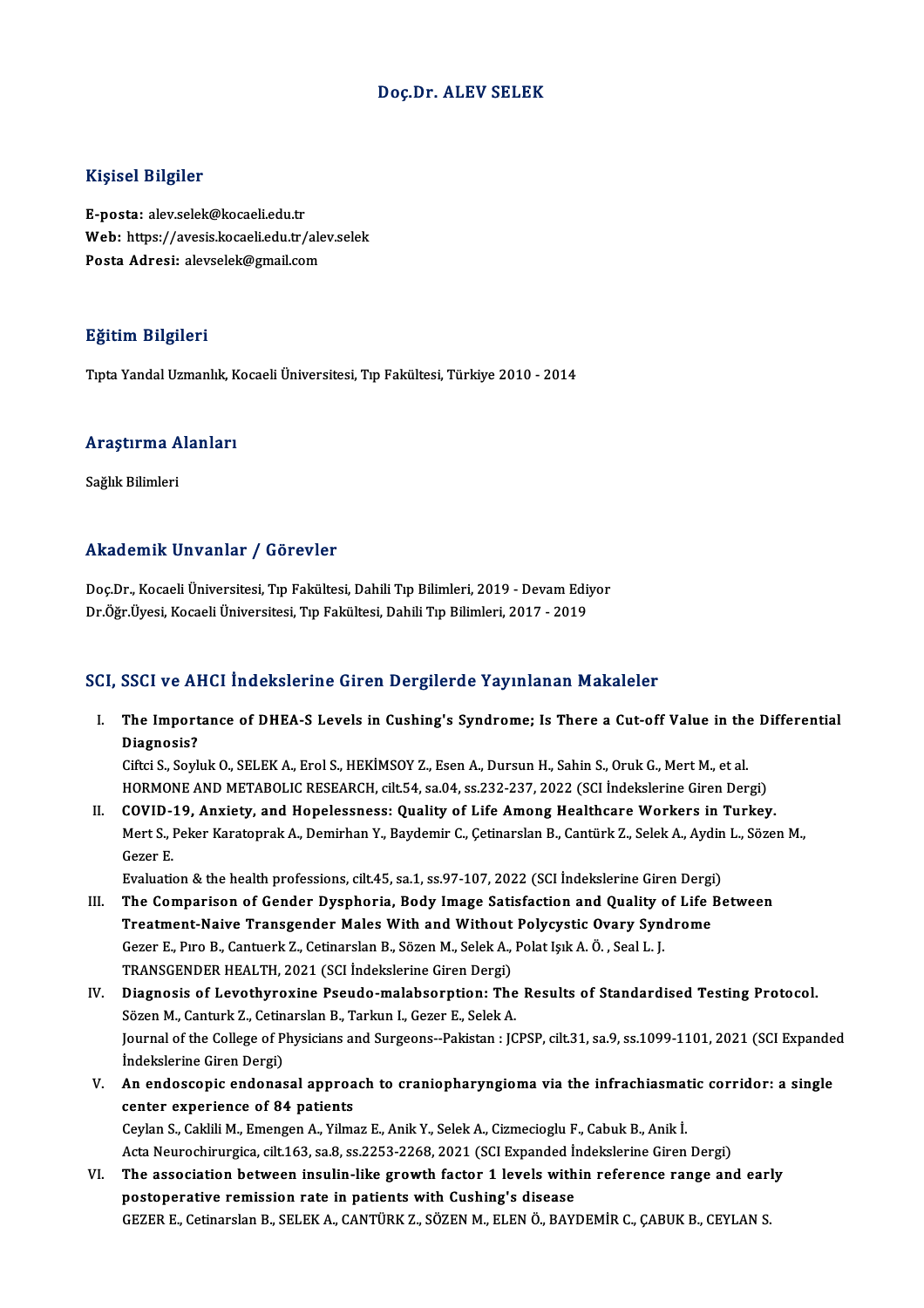ENDOCRINE RESEARCH, cilt.46, sa.3, ss.92-98, 2021 (SCI İndekslerine Giren Dergi)

- VII. Infiltration of thyroid papillary cancer tissue with myeloid leukemic cells: a case report SÖZENM.,VuralC.,SELEKA.,KirazU.,CANTÜRKZ., cetinarslanB.,GEZERE.,KÖKSALAND. Infiltration of thyroid papillary cancer tissue with myeloid leukemic cells: a case re<br>SÖZEN M., Vural C., SELEK A., Kiraz U., CANTÜRK Z., cetinarslan B., GEZER E., KÖKSALAN D.<br>WORLD JOURNAL OF SURGICAL ONCOLOGY, cilt.19,
- VIII. Proteomic analysis of thyroid tissue reveals enhanced catabolic activity in Graves' disease compared<br>to toxic multinodular goitre WORLD JOURNAL OF SURGICAL<br>Proteomic analysis of thyroi<br>to toxic multinodular goitre<br>Tomiz Karadag D. Cetinarslan B Proteomic analysis of thyroid tissue reveals enhanced catabolic activity in Graves' disease comp<br>to toxic multinodular goitre<br>Temiz Karadag D., Cetinarslan B., Kasap M., Canturk N. Z. , Akpinar G., Canturk Z., Tarkun I., S

to toxic multinodular goitre<br>Temiz Karadag D., Cetinarslan B., Kasap M., Canturk N. Z. , Akpinar G., Cantur<br>CELL BIOCHEMISTRY AND FUNCTION, 2021 (SCI İndekslerine Giren Dergi)<br>COVID 19 nandamisı urbat abayt the ganada? Temiz Karadag D., Cetinarslan B., Kasap M., Canturk<br>CELL BIOCHEMISTRY AND FUNCTION, 2021 (SCI In<br>IX. COVID-19 pandemic: what about the gonads?<br>SELEV A. Cushi M. Bohi S. E

- CELL BIOCHEMISTRY AND FI<br>COVID-19 pandemic: what<br>SELEK A., Guclu M., Bolu S. E.<br>HOPMONES INTERNATIONAL HORMONES-INTERNATIONAL JOURNAL OF ENDOCRINOLOGY AND METABOLISM, 2021 (SCI İndekslerine Giren<br>Dergi) SELEK A., Guclu M., Bolu S. E.
- X. COVID-19mRNA vaccinemay trigger subacute thyroiditis SÖZEN M., Topaloglu O., Cetinarslan B., SELEK A., CANTÜRK Z., GEZER E., KÖKSALAN D., Bayraktaroglu T. COVID-19 mRNA vaccine may trigger subacute thyroiditis<br>SÖZEN M., Topaloglu O., Cetinarslan B., SELEK A., CANTÜRK Z., GEZER E., KÖKSALAN D., Bayraktaroglu T.<br>HUMAN VACCINES & IMMUNOTHERAPEUTICS, cilt.17, ss.5120-5125, 2021 SÖZEN M., Topaloglu O., Cetinarslan B., SELEK A., CANTÜRK Z., GEZER E., KÖKSALAN D., Bayraktaroglu T.<br>HUMAN VACCINES & IMMUNOTHERAPEUTICS, cilt.17, ss.5120-5125, 2021 (SCI İndekslerine Giren Dergi)<br>XI. Differentiation of i
- HUMAN VACCINES & IMMUNOTH<br>Differentiation of insulinoma<br>cell scintigraphy: case report Differentiation of insulinoma from accessory spleen by Tc-99m-labelled h<br>cell scintigraphy: case report<br>GEZER E., Cetinarslan B., Karakaya D., CANTÜRK Z., SELEK A., SÖZEN M., İŞGÖREN S.<br>PMC ENDOCRINE DISORDERS. silt 21, 99 cell scintigraphy: case report<br>GEZER E., Cetinarslan B., Karakaya D., CANTÜRK Z., SELEK A., SÖZEN M., İŞGÖREN S.<br>BMC ENDOCRINE DISORDERS, cilt.21, sa.1, 2021 (SCI İndekslerine Giren Dergi)
- GEZER E., Cetinarslan B., Karakaya D., CANTÜRK Z., SELEK A., SÖZEN M., İŞGÖREN S.<br>BMC ENDOCRINE DISORDERS, cilt.21, sa.1, 2021 (SCI İndekslerine Giren Dergi)<br>XII. Additive manufacturing and biomechanical validation of a pa BMC ENDOCRINE DISORDERS, cilt.21, sa.1, 2021 (SCI İndekslerine Giren Der,<br>Additive manufacturing and biomechanical validation of a patient-s;<br>Peker A., Aydin L., KÜÇÜK S., ÖZKOÇ G., Cetinarslan B., CANTÜRK Z., SELEK A.<br>POL Additive manufacturing and biomechanical validation of a patient-specific diabetic insole<br>Peker A., Aydin L., KÜÇÜK S., ÖZKOÇ G., Cetinarslan B., CANTÜRK Z., SELEK A.<br>POLYMERS FOR ADVANCED TECHNOLOGIES, cilt.31, sa.5, ss.9 Peker A., Aydin L., KÜÇÜK S., ÖZKOÇ G., Cetinarslan B., CANTÜRK Z., SELEK A.<br>POLYMERS FOR ADVANCED TECHNOLOGIES, cilt.31, sa.5, ss.988-996, 2020 (SCI İndekslerine Giren Derg<br>XIII. Mapping the Molecular Basis and Markers of
- POLYMERS FOR ADVANCED TECHNOLOGIES, cilt.31, sa.5, ss.988-996, 20<br>Mapping the Molecular Basis and Markers of Papillary Thyroid<br>Metastasis Using Global Transcriptome and microRNA Profiling<br>Alway O. 7. Cov E. KENAB H. ABČA K Mapping the Molecular Basis and Markers of Papillary Thyroid Carcinoma Progression and<br>Metastasis Using Global Transcriptome and microRNA Profiling<br>Akyay O. Z. , Gov E., KENAR H., ARĞA K.Y. , SELEK A., Tarkun I., CANTÜRK Z Metastasis Using Global Transcriptome and microRNA Profiling<br>Akyay O. Z. , Gov E., KENAR H., ARĞA K. Y. , SELEK A., Tarkun I., CANTÜRK Z., Cetinarslan B., Gurbuz Y., Sahin<br>OMICS-A JOURNAL OF INTEGRATIVE BIOLOGY, cilt.24, s OMICS-A JOURNAL OF INTEGRATIVE BIOLOGY, cilt.24, sa.3, ss.148-159, 2020 (SCI İndekslerine Giren Dergi)
- XIV. Clinicopathologic Characteristics and Endoscopic Surgical Outcomes of Symptomatic Rathke's Cleft

Çabuk B., Selek A., Emengen A., Anık İ., Cantürk Z., Ceylan S. WORLD NEUROSURGERY, cilt.132, 2019 (SCI İndekslerine Giren Dergi)

- XV. The effect of somatostatin analogues on Ki-67 levels in GH-secreting adenomas WORLD NEUROSURGERY, cilt.132, 2019 (SCI İndekslerine Giren Dergi)<br>The effect of somatostatin analogues on Ki-67 levels in GH-secreting adenomas<br>SELEK A., Cetinarslan B., CANTÜRK Z., Tarkun I., HANAZAY Y., VURAL Ç., ANIK İ. The effect of somatostatin analogues on Ki-67 levels in GH-secreting adenomas<br>SELEK A., Cetinarslan B., CANTÜRK Z., Tarkun I., HANAZAY Y., VURAL Ç., ANIK İ., CEYLAN S<br>GROWTH HORMONE & IGF RESEARCH, cilt.45, ss.1-5, 2019 (S
- GROWTH HORMONE & IGF RESEARCH, cilt.45, ss.1-5, 2019 (SCI Indekslerine Giren Dergi)<br>XVI. Impact of Obesity on the Metabolic Control of Type 2 Diabetes: Results of the Turkish Nationwide GROWTH HORMONE & IGF RESEARCH, cilt.45, ss.1-5, 2019 (SCI İndekslerine Giren Dergi)<br>Impact of Obesity on the Metabolic Control of Type 2 Diabetes: Results of the Turkish Nationw<br>Survey of Glycemic and Other Metabolic Param Impact of Obes<br>Survey of Glyce<br>Obesity Study)<br>Sonmer A. Vumu Survey of Glycemic and Other Metabolic Parameters of Patients with Diabetes Mellitus (TEMD<br>Obesity Study)<br>Sonmez A., Yumuk V., Haymana C., Demirci I., Barcin C., Kiyici S., Guldiken S., Oruk G., Saydam B. O. , Baldane S.,

Obesity Study)<br>Sonmez A., Yumuk V., Haymana C., Demirci I., Barcin C., Kiyici S., Guldiken S., Ol<br>OBESITY FACTS, cilt.12, sa.2, ss.167-178, 2019 (SCI İndekslerine Giren Dergi)<br>Turkich pationuide suruEy of slusemis and othe

## Sonmez A., Yumuk V., Haymana C., Demirci I., Barcin C., Kiyici S., Guldiken S., Oruk G., Saydam B. O. , Baldane S., et al.<br>OBESITY FACTS, cilt.12, sa.2, ss.167-178, 2019 (SCI İndekslerine Giren Dergi)<br>XVII. Turkish nationw OBESITY FACTS, cilt.12, sa<br>Turkish nationwide sur<br>mellitus (TEMD study)<br>Sonmer A. Haymana C. B. Turkish nationwide survEy of glycemic and other Metabolic parameters of patients with Diabetes<br>mellitus (TEMD study)<br>Sonmez A., Haymana C., BAYRAM F., Salman S., Dizdar O.S. , Gurkan E., Carlioglu A. K. , Barcin C., Sabunc

mellit<mark>u</mark><br>Sonme:<br>I., et al.<br>DIAPE: Sonmez A., Haymana C., BAYRAM F., Salman S., Dizdar O. S. , Gurkan E., Carlioglu A. K. , Barcin C., Sabuncu T<br>I., et al.<br>DIABETES RESEARCH AND CLINICAL PRACTICE, cilt.146, ss.138-147, 2018 (SCI İndekslerine Giren Dergi)<br>En

## I., et al.<br>DIABETES RESEARCH AND CLINICAL PRACTICE, cilt.146, ss.138-147, 2018 (SCI İndekslerine Giren Dergi)<br>XVIII. Endoscopic Transsphenoidal Approach for Acromegaly with Remission Rates in 401 Patients: 2010<br>Consens DIABETES RESEARCH AND CLINICAL PRACTICE, cilt.146, ss.138-147, 2018 (SCI İndekslerine Giren Dergi)<br>Endoscopic Transsphenoidal Approach for Acromegaly with Remission Rates in 401 Patients:<br>Consensus Criteria<br>ANIK İ., ÇABUK Endoscopic Transsphenoidal Approach for Acromegaly with Ren<br>Consensus Criteria<br>ANIK İ., ÇABUK B., Gokbel A., SELEK A., Cetinarslan B., ANIK Y., CEYLAN S.<br>WORLD NEUROSURCERY. silt 108, ss 278, 290, 2017 (SCLİndekalerine Cir Consensus Criteria<br>ANIK İ., ÇABUK B., Gokbel A., SELEK A., Cetinarslan B., ANIK Y., CEYLAN S.<br>WORLD NEUROSURGERY, cilt.108, ss.278-290, 2017 (SCI İndekslerine Giren Dergi)<br>Thuneid autoimmunity, is neally associated with no

ANIK İ., ÇABUK B., Gokbel A., SELEK A., Cetinarslan B., ANIK Y., CEYLAN S.<br>WORLD NEUROSURGERY, cilt.108, ss.278-290, 2017 (SCI İndekslerine Giren Dergi)<br>XIX. Thyroid autoimmunity: is really associated with papillary thyroi WORLD NEUROSURGERY, cilt.108, ss.278-290, 2017 (SCI İndekslerin<br>Thyroid autoimmunity: is really associated with papillary th<br>SELEK A., Cetinarslan B., Tarkun I., CANTÜRK Z., Ustuner B., Akyay Z.<br>FUROPEAN ARCHIVES OF OTO PH Thyroid autoimmunity: is really associated with papillary thyroid carcinoma?<br>SELEK A., Cetinarslan B., Tarkun I., CANTÜRK Z., Ustuner B., Akyay Z.<br>EUROPEAN ARCHIVES OF OTO-RHINO-LARYNGOLOGY, cilt.274, sa.3, ss.1677-1681, 2 SELEK A., Cetinarslan B., Tarkun I., CANTÜRK Z., Ustuner B., Akyay Z.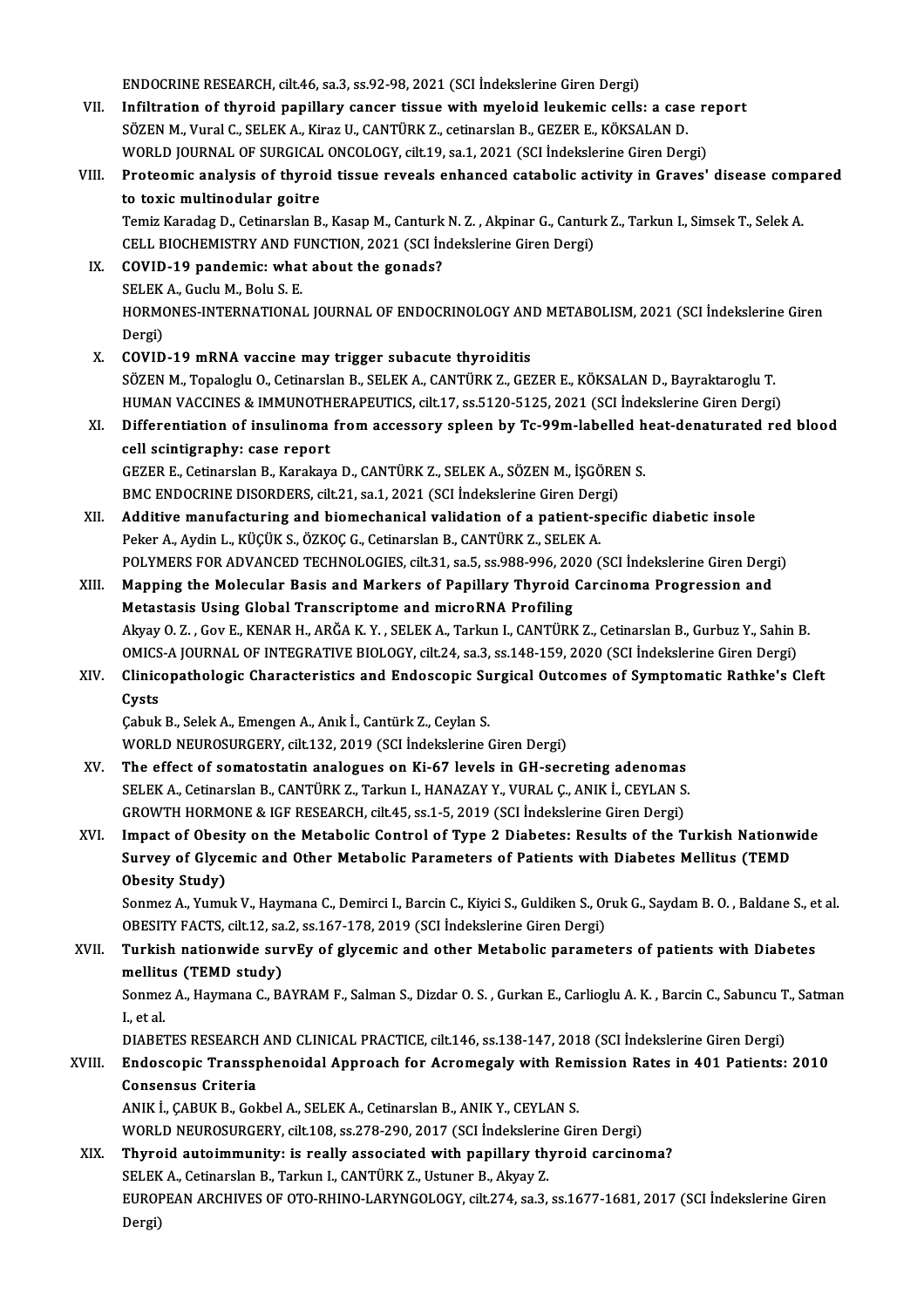| XX.    | Histologic outcome of thyroid nodules with repeated diagnosis of atypia in thyroid fine-needle           |
|--------|----------------------------------------------------------------------------------------------------------|
|        | aspiration biopsy.                                                                                       |
|        | SELEK A., Cetinarslan B., Kivrakoglu E., Karadag D., Tarkun I., CANTÜRK Z., Akyay O. Z.                  |
|        | Future oncology (London, England), cilt.12, sa.6, ss.801-5, 2016 (SCI Expanded Indekslerine Giren Dergi) |
| XXI.   | Bilateral Femoral Neck Fatigue Fracture due to Osteomalacia Secondary to Celiac Disease: Report of       |
|        | <b>Three Cases</b>                                                                                       |
|        | SELEK Ö., MEMIŞOĞLU K., SELEK A.                                                                         |
|        | ARCHIVES OF IRANIAN MEDICINE, cilt.18, sa.8, ss.542-544, 2015 (SCI Indekslerine Giren Dergi)             |
| XXII.  | Aromatase enzyme expression in acromegaly and its possible relationship with disease prognosis           |
|        | SELEK A., Cetinarslan B., Gurbuz Y., Tarkun I., CANTÜRK Z., ÇABUK B.                                     |
|        | Endocrine, cilt 49, sa.1, ss.250-257, 2015 (SCI İndekslerine Giren Dergi)                                |
| XXIII. | Kyphoscoliosis of an acrogigantic patient treated by pedicle subtraction osteotomy and posterior         |
|        | pedicle instrumented fusion                                                                              |
|        | Sarlak A.Y., Musaoglu R., SELEK A., Sarisoy H.T., Guduk A.                                               |
|        | JOURNAL OF ORTHOPAEDIC SCIENCE, cilt.19, sa.5, ss.838-842, 2014 (SCI İndekslerine Giren Dergi)           |
| XXIV.  | Percutaneous renal artery stenting reduces arterial blood pressure, but what about renal function?       |
|        | A single-center experience                                                                               |
|        | DERVIȘOĞLU E., Ciftci E., SELEK A., Sarisoy H. T., Kalender B., Yilmaz A.                                |
|        | ANADOLU KARDIYOLOJI DERGISI-THE ANATOLIAN JOURNAL OF CARDIOLOGY, cilt.10, sa.1, ss.61-65, 2010 (SCI      |
|        | Indekslerine Giren Dergi)                                                                                |
| XXV.   | Fahr's disease presenting with paroxysmal non-kinesigenic dyskinesia: A case report                      |
|        | Alemdar M., SELEK A., Iseri P., EFENDİ H., Komsuoglu S. S.                                               |
|        | PARKINSONISM & RELATED DISORDERS, cilt.14, sa.1, ss.69-71, 2008 (SCI İndekslerine Giren Dergi)           |
| XXVI.  | Thyrotoxic, hypokalemic periodic paralysis in a Turkish man: A Case Report                               |
|        | ŞENGÜL E., SELEK A., ERBAĞ G., ERDOĞAN DİŞÇİ A., YILMAZ A.                                               |
|        | Acta Endocrinologica-Bucharest, cilt.3, sa.3, ss.345-349, 2007 (SCI İndekslerine Giren Dergi)            |
| XXVII. | Reasons for dropping-out of peritoneal dialysis in chronic renal failure patients undergoing             |
|        | continuous ambulatory peritoneal dialysis                                                                |
|        | DERVİŞOĞLU E., SELEK A., Oezcan U., Kalender B.                                                          |
|        | TURKIYE KLINIKLERI TIP BILIMLERI DERGISI, cilt.27, sa.2, ss.184-188, 2007 (SCI İndekslerine Giren Dergi) |
|        |                                                                                                          |

## Diğer Dergilerde Yayınlanan Makaleler

Iger Dergilerde Yayınlanan Makaleler<br>I. Xanthomatous Hypophysitis Secondary to a Ruptured Rathke's Cleft Cyst: A Case Report<br>Cerer E Cabuk B. Baynak B. X. Centürk Z. Cetinoralan B. Salak A. Sören M. Kölselan D. Ceylan S. r Bergherde Taymmahan Makaierer<br>Kanthomatous Hypophysitis Secondary to a Ruptured Rathke's Cleft Cyst: A Case Repor<br>Gezer E., Çabuk B., Bayrak B.Y. , Cantürk Z., Çetinarslan B., Selek A., Sözen M., Köksalan D., Ceylan S.<br>P Xanthomatous Hypophysitis Secondary to a Ruptured Rathke's Cleft Cyst: A Case Report<br>Gezer E., Çabuk B., Bayrak B. Y. , Cantürk Z., Çetinarslan B., Selek A., Sözen M., Köksalan D., Ceylan S.<br>Brain tumor research and treatm Gezer E., Çabuk B., Bayrak B. Y. , Cantürk Z., Çetinarslan B., Selek A., Sözen M., Köksalan D., Ceylan S.<br>Brain tumor research and treatment, cilt.10, sa.1, ss.48-54, 2022 (Diğer Kurumların Hakemli Dergileri)<br>II. The impac

multi-center study from Kocaeli The impact of COVID-19 pandemic on glycemic control in patients with diabetes mellitus in Turk<br>multi-center study from Kocaeli<br>SELEK A., GEZER E., Altun E., SÖZEN M., Topaloglu O., KÖKSALAN D., Demirkan H., Karakaya D., Ce multi-center stue<br>SELEK A., GEZER E<br>CANTÜRK Z., et al.<br>JOUPMAL OF DIAP SELEK A., GEZER E., Altun E., SÖZEN M., Topaloglu O., KÖKSALAN D., Demirkan H., Karakaya D., Cetinarslan B.,<br>CANTÜRK Z., et al.<br>JOURNAL OF DIABETES AND METABOLIC DISORDERS, cilt.20, sa.2, ss.1461-1467, 2021 (ESCI İndeksler CANTÜ<br>JOURN<br>Dergi)<br>Clinica I I. JOURNAL OF DIABETES AND METABOLIC DISORDERS, cilt.20, sa.2, ss.1461-1467, 2021 (ESCI İndekslerine<br>Dergi)<br>III. Clinical and demographic aspects of Paget disease of bone: A multicentric study from Turkey<br>Varua D. Autürk

Dergi)<br>Clinical and demographic aspects of Paget disease of bone: A multicentric study from Turkey<br>Yavuz D., Aytürk Salt S., Çetinkalp Ş., Bayraktar F., Kulaksızoğlu M., Hekimsoy Z., Aydın H., Uygur M. M. , Deniz F.,<br>İneks **Clinical and der<br>Yavuz D., Aytürk :<br>İpekçi S. H. , et al.**<br>Euronean Jaurna Yavuz D., Aytürk Salt S., Çetinkalp Ş., Bayraktar F., Kulaksızoğlu M., Hekimsoy Z., Aydın H., Uygur M<br>İpekçi S. H. , et al.<br>European Journal of Rheumatology, cilt.8, sa.3, ss.156-161, 2021 (ESCI İndekslerine Giren Dergi)<br>P

- Ipekçi S. H. , et al.<br>European Journal of Rheumatology, cilt.8, sa.3, ss.156-161, 2021 (ESCI Indekslerine Giren Dergi)<br>IV. Primary hypothalamic lymphoma with clinical findings mimicking pituitary apoplexy: a case report<br>SÖ European Journal of Rheumatology, cilt.8, sa.3, ss.156-161, 2021 (ESCI İndeksle<br>Primary hypothalamic lymphoma with clinical findings mimicking pitu:<br>SÖZEN M., YAPRAK BAYRAK B., SELEK A., CANTÜRK Z., Cetinarslan B., GEZER E Primary hypothalamic lymphoma with clinical findings mimicking pituitary apopublical findings mimicking pituitary apopublical cases.<br>JOURNAL OF MEDICAL CASE REPORTS, cilt.15, sa.1, 2021 (ESCI Indekslerine Giren Dergi)<br>Avia SÖZEN M., YAPRAK BAYRAK B., SELEK A., CANTÜRK Z., Cetinarslan B., GEZER E.<br>JOURNAL OF MEDICAL CASE REPORTS, cilt.15, sa.1, 2021 (ESCI Indekslerine Giren Dergi)<br>V. Awareness of influenza and pneumococcal vaccines in diabeti
-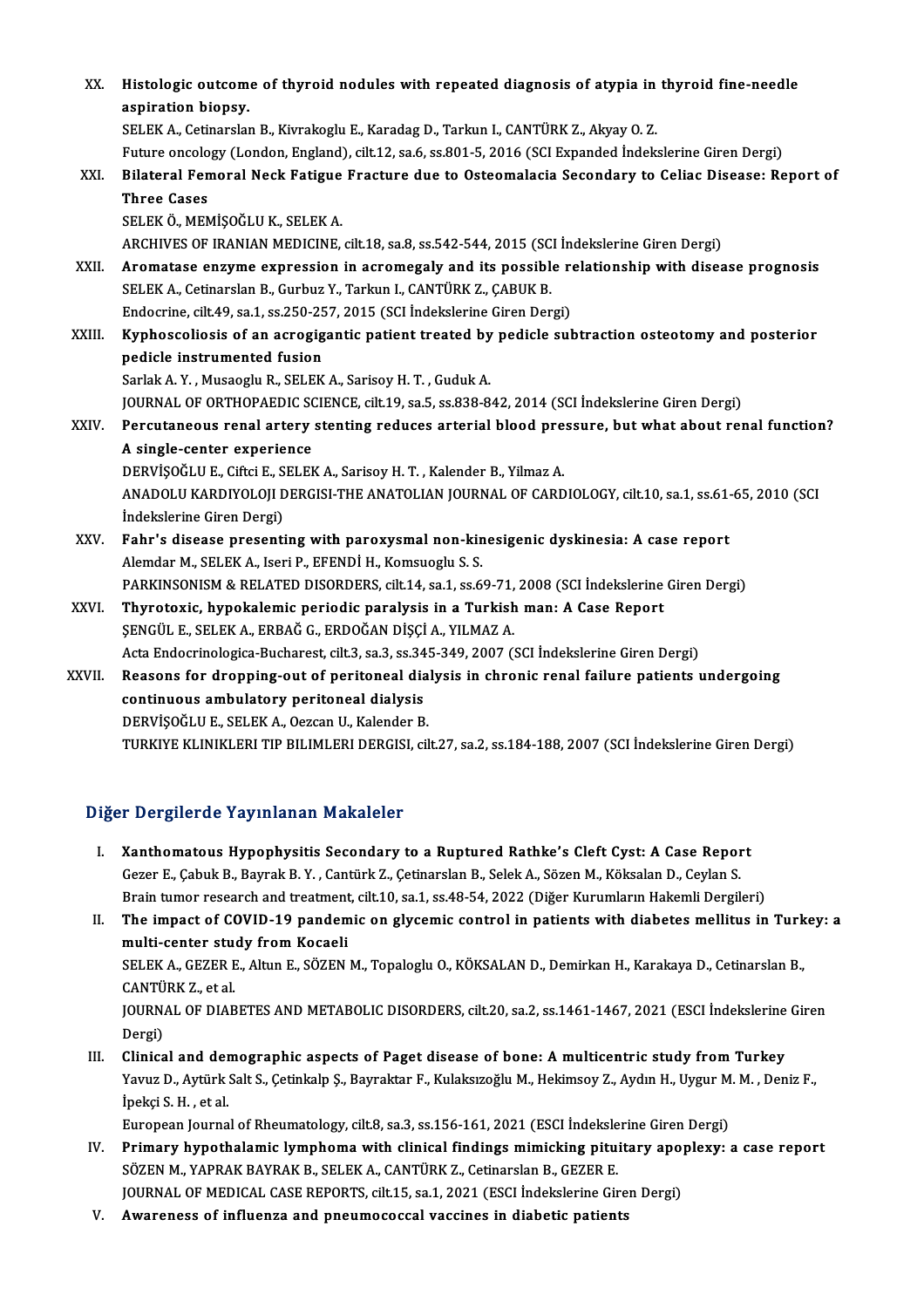SÖZEN M., PEKER KARATOPRAK A., Demirhan Y., Nasirlier G. C. , SELEK A., GEZER E., Cetinarslan B., CANTÜRK Z.,<br>Tarlam L. KÖKSALAN D. et al. SÖZEN M., PEKER KARATOPR.<br>Tarkun I., KÖKSALAN D., et al.<br>JOUPNAL OF DIABETES AND I SÖZEN M., PEKER KARATOPRAK A., Demirhan Y., Nasirlier G. C. , SELEK A., GEZER E., Cetinarsl<br>Tarkun I., KÖKSALAN D., et al.<br>JOURNAL OF DIABETES AND METABOLIC DISORDERS, 2021 (ESCI İndekslerine Giren Dergi)<br>The Effect of Chr

- Tarkun I., KÖKSALAN D., et al.<br>JOURNAL OF DIABETES AND METABOLIC DISORDERS, 2021 (ESCI Indekslerine Giren Dergi)<br>VI. The Effect of Chronic Glucocorticoid Exposure on Brown Adipose Tissue in Cushing's Disease<br>SELEK A. SÖZEN JOURNAL OF DIABETES AND METABOLIC DISORDERS, 2021 (ESCI İndekslerine Giren Dergi)<br>The Effect of Chronic Glucocorticoid Exposure on Brown Adipose Tissue in Cushing<br>SELEK A., SÖZEN M., Cayir B. F. , Tarkun I., Cetinarslan B. HASEKI TIP BULTENI-MEDICAL BULLETIN OF HASEKI, cilt.59, sa.2, ss.133-138, 2021 (ESCI İndekslerine Giren<br>Dergi) SELEK A., SÖZEN M., Cayir B. F., Tarkun I., Cetinarslan B., CANTÜRK Z., GEZER E., KÖKSALAN D.
- VII. İnflamasyonla İlişkili Hemogram Parametreleri Diyabetes Mellitusun Bir Göstergesi Olabilir Mi? SÖZEN M., ARSLAN B., CANTÜRK Z., SELEK A., GEZER E., demirhan y., çetin y. İnflamasyonla İlişkili Hemogram Parametreleri Diyabetes Mellitusun Bir Göstergesi Olabilir Mi?<br>SÖZEN M., ARSLAN B., CANTÜRK Z., SELEK A., GEZER E., demirhan y., çetin y.<br>Kocaeli Üniversitesi Sağlık Bilimleri Dergisi, cilt. SÖZEN M., ARSLAN B., CANTÜRK Z., SELEK A., GEZER E., demirhan y., çetin y.<br>Kocaeli Üniversitesi Sağlık Bilimleri Dergisi, cilt.7, sa.1, ss.39-42, 2021 (Diğer Kurumların Hakemli Dergileri)<br>VIII. Estrogen Receptor-Alpha Expr
- Kocaeli Üniversitesi Sağlık Bili<br>Estrogen Receptor-Alpha<br>in Parathyroid Adenomas<br>ÖZTÜPK E. APSLAN B. CEZEL Estrogen Receptor-Alpha Expression and The Correlation Between Pathologic and<br>in Parathyroid Adenomas<br>ÖZTÜRK F., ARSLAN B., GEZER E., GÜRBÜZ Y. S. , SELEK A., SÖZEN M., CANTÜRK Z., TARKUN İ.<br>Medisəl Journal of Western Plac in Parathyroid Adenomas<br>ÖZTÜRK F., ARSLAN B., GEZER E., GÜRBÜZ Y. S. , SELEK A., SÖZEN M., CANTÜRK Z., TARKUN İ.<br>Medical Journal of Western Black Sea, cilt.4, sa.2, ss.78-85, 2020 (Diğer Kurumların Hakemli Dergileri)<br>Cushi
- ÖZTÜRK F., ARSLAN B., GEZER E., GÜRBÜZ Y. S. , SELEK A., SÖZEN M., CANTÜRK Z., TARKUN İ.<br>Medical Journal of Western Black Sea, cilt.4, sa.2, ss.78-85, 2020 (Diğer Kurumların Hakemli Dergileri)<br>IX. Cushing's disease due to Medical Journal of Western<br>Cushing's disease due to<br>review of the literature Cushing's disease due to a pituitary adenoma as a component of collision tumor: A case report and<br>review of the literature<br>GEZER E., CANTÜRK Z., SELEK A., Çetinarslan B., TARKUN İ., Sözen M., Kiraz U., GÜRBÜZ Y. S. , CEYLA

review of the literature<br>GEZER E., CANTÜRK Z., SELEK A., Çetinarslan B., TARKUN İ., Sözen M., Kiraz U., GÜRBÜZ Y.<br>Journal of Medical Case Reports, cilt.14, sa.1, 2020 (Diğer Kurumların Hakemli Dergileri)<br>Thyneid gland mete Journal of Medical Case Reports, cilt.14, sa.1, 2020 (Diğer Kurumların Hakemli Dergileri)<br>X. Thyroid gland metastasis from breast cancer: a case report

- SÖZEN M., CANTÜRK Z., ARSLAN B., SELEK A., GEZER E., VURAL Ç., Kiraz U. Journal of Research in Clinical Medicine, cilt.8, sa.1, ss.15, 2020 (Diğer Kurumların Hakemli Dergileri)
- XI. Assessment of Mean Platelet Volume in Acromegaly And Its Relation With TheTreatment AKYAY Ö.Z., SELEK A., batman a., ARSLAN B., CANTÜRK Z., TARKUN İ. Assessment of Mean Platelet Volume in Acromegaly And Its Relation With TheTreatment<br>AKYAY Ö. Z. , SELEK A., batman a., ARSLAN B., CANTÜRK Z., TARKUN İ.<br>Journal of Harran University Medical Faculty, cilt.3, sa.17, ss.355-35 AKYAY Ö. Z. , SELEK A., batman a., ARSLAN B., CANTÜRK Z., TARKUN İ.<br>Journal of Harran University Medical Faculty, cilt.3, sa.17, ss.355-359, 2020 (Diğer Kurumların Hakemli Dergileri)<br>XII. The coexistence of infundibula
- Journal<br>The coe<br>report.<br>Cover F The coexistence of infundibular pituicytoma and Cushin<br>report.<br>Gezer E., Selek A., Cetinarslan B., Canturk Z., Tarkun I., Ceylan S.<br>Endecrine regulations, silt 53, ss 262, 267, 2019 (Dižer Kurumle

report.<br>Gezer E., Selek A., Cetinarslan B., Canturk Z., Tarkun I., Ceylan S.<br>Endocrine regulations, cilt.53, ss.263-267, 2019 (Diğer Kurumların Hakemli Dergileri) Gezer E., Selek A., Cetinarslan B., Canturk Z., Tarkun I., Ceylan S.<br>Endocrine regulations, cilt.53, ss.263-267, 2019 (Diğer Kurumların Hakemli Dergi<br>XIII. Metastatic MEN1 Syndrome Treated with Lutetium-177 – A Case Report

- Endocrine regulations, cilt.53, ss.263-267, 2019 (Diğer Kurumları<br>Metastatic MEN1 Syndrome Treated with Lutetium-177 *I*<br>GEZER E., ARSLAN B., CANTÜRK Z., TARKUN İ., sözen m., SELEK A.<br>European Endocrinology silt.15, so.2 GEZER E., ARSLAN B., CANTÜRK Z., TARKUN İ., sözen m., SELEK A.<br>European Endocrinology, cilt.15, sa.2, ss.92, 2019 (Diğer Kurumların Hakemli Dergileri) GEZER E., ARSLAN B., CANTÜRK Z., TARKUN İ., sözen m., SELEK A.<br>European Endocrinology, cilt.15, sa.2, ss.92, 2019 (Diğer Kurumların Hakemli Dergileri)<br>XIV. The Utility of Preoperative ACTH/Cortisol Ratio for the Diagno
- Europear<br><mark>The Utili</mark><br>Disease<br>SELEK A The Utility of Preoperative ACTH/Cortisol Ratio for the Diagnosis and Pi<br>Disease<br>SELEK A., Cetinarslan B., CANTÜRK Z., Tarkun I., Akyay O. Z. , ÇABUK B., CEYLAN S.<br>JOUPMAL OF NEUPOSCIENCES IN PURAL PRACTICE sitt 0, ss 1, s

Disease<br>SELEK A., Cetinarslan B., CANTÜRK Z., Tarkun I., Akyay O. Z. , ÇABUK B., CEYLAN S.<br>JOURNAL OF NEUROSCIENCES IN RURAL PRACTICE, cilt.9, sa.1, ss.106-111, 2018 (ESCI İndekslerine Giren Dergi)<br>Testesterene and Sewyal SELEK A., Cetinarslan B., CANTÜRK Z., Tarkun I., Akyay O. Z. , ÇABUK B., CEYLAN S.<br>JOURNAL OF NEUROSCIENCES IN RURAL PRACTICE, cilt.9, sa.1, ss.106-111, 2018 (1<br>XV. Testosterone and Sexual Offending: From Pathophysiology t

## **JOURNAL OF NEUR<br>Testosterone and<br>SELEK A., Bolu S. E.<br>TURKISH JOURNAL** Testosterone and Sexual Offending: From Pathophysiology to Treatment<br>SELEK A., Bolu S. E.<br>TURKISH JOURNAL OF ENDOCRINOLOGY AND METABOLISM, cilt.22, sa.4, ss.254-259, 2018 (ESCI İndekslerine<br>Ciron Dergi)

SELEK A., Bol<br>TURKISH JOU<br>Giren Dergi)<br>Prodisting f TURKISH JOURNAL OF ENDOCRINOLOGY AND METABOLISM, cilt.22, sa.4, ss.<br>Giren Dergi)<br>XVI. Predicting factors of recurrence in patients with Cushing's Disease<br>SELEMA

## Giren Dergi)<br>XVI. Predicting factors of recurrence in patients with Cushing's Disease<br>SELEK A.

Kocaeli Medical Journal, cilt.6, sa.3, ss.7-12, 2017 (Diğer Kurumların Hakemli Dergileri)

## SELEK A.<br>Kocaeli Medical Journal, cilt.6, sa.3, ss.7-12, 2017 (Diğer Kurumların Hakemli Dergileri)<br>XVII. Pituitary Abscess Due to Staphylococcus Lugdunensis in a Patient with Lymphocytic Hypophysitis<br>SELEK A. Cetinorelan B Kocaeli Medical Journal, cilt.6, sa.3, ss.7-12, 2017 (Diğer Kurumların Hakemli E<br>Pituitary Abscess Due to Staphylococcus Lugdunensis in a Patient wi<br>SELEK A., Cetinarslan B., Tarkun I., CANTÜRK Z., Akyay O., ÇABUK B., VURA Pituitary Abscess Due to Staphylococcus Lugdunensis in a Patient with Lymphocytic Hypophysitis<br>SELEK A., Cetinarslan B., Tarkun I., CANTÜRK Z., Akyay O., ÇABUK B., VURAL Ç.<br>TURKISH JOURNAL OF ENDOCRINOLOGY AND METABOLISM, SELEK A., Cetinarslan B., Tarkun I., CANTÜRK Z., Akyay O., ÇABUK B., VURAL Ç.<br>TURKISH JOURNAL OF ENDOCRINOLOGY AND METABOLISM, cilt.20, sa.4, ss.144-147, 2016 (ESCI İndekslerine<br>Giren Dergi) TURKISH JOURNAL OF ENDOCRINOLOGY AND METABOLISM, cilt.20, sa.4, ss.144-147, 2016 (ESC<br>Giren Dergi)<br>XVIII. Survival evaluation of the patients with diabetic major lower-extremity amputations<br>Gale if SELEV A CUDIVA CUNER M

- Giren Dergi)<br>Survival evaluation of the patients with dia<br>Gök Ü., SELEK Ö., SELEK A., GÜDÜK A., GÜNER M.<br>MUSCULOSKELETAL SURGERY silt 100, 82,2 82.1 Survival evaluation of the patients with diabetic major lower-extremity amputations<br>Gök Ü., SELEK Ö., SELEK A., GÜDÜK A., GÜNER M.<br>MUSCULOSKELETAL SURGERY, cilt.100, sa.2, ss.145-148, 2016 (Diğer Kurumların Hakemli Dergile
- Gök Ü., SELEK Ö., SELEK A., GÜDÜK A., GÜNER M.<br>MUSCULOSKELETAL SURGERY, cilt.100, sa.2, ss.145-148, 2016 (Diğer<br>XIX. Bariatrik Cerrahi Sonrası Endokrinolojik ve Metabolik Takip MUSCULOSKELETAL SURGERY, cilt.100, sa.2, ss.145-148, 2(<br>Bariatrik Cerrahi Sonrası Endokrinolojik ve Metabol<br>AKYAY Ö. Z. , ARSLAN B., CANTÜRK Z., TARKUN İ., SELEK A.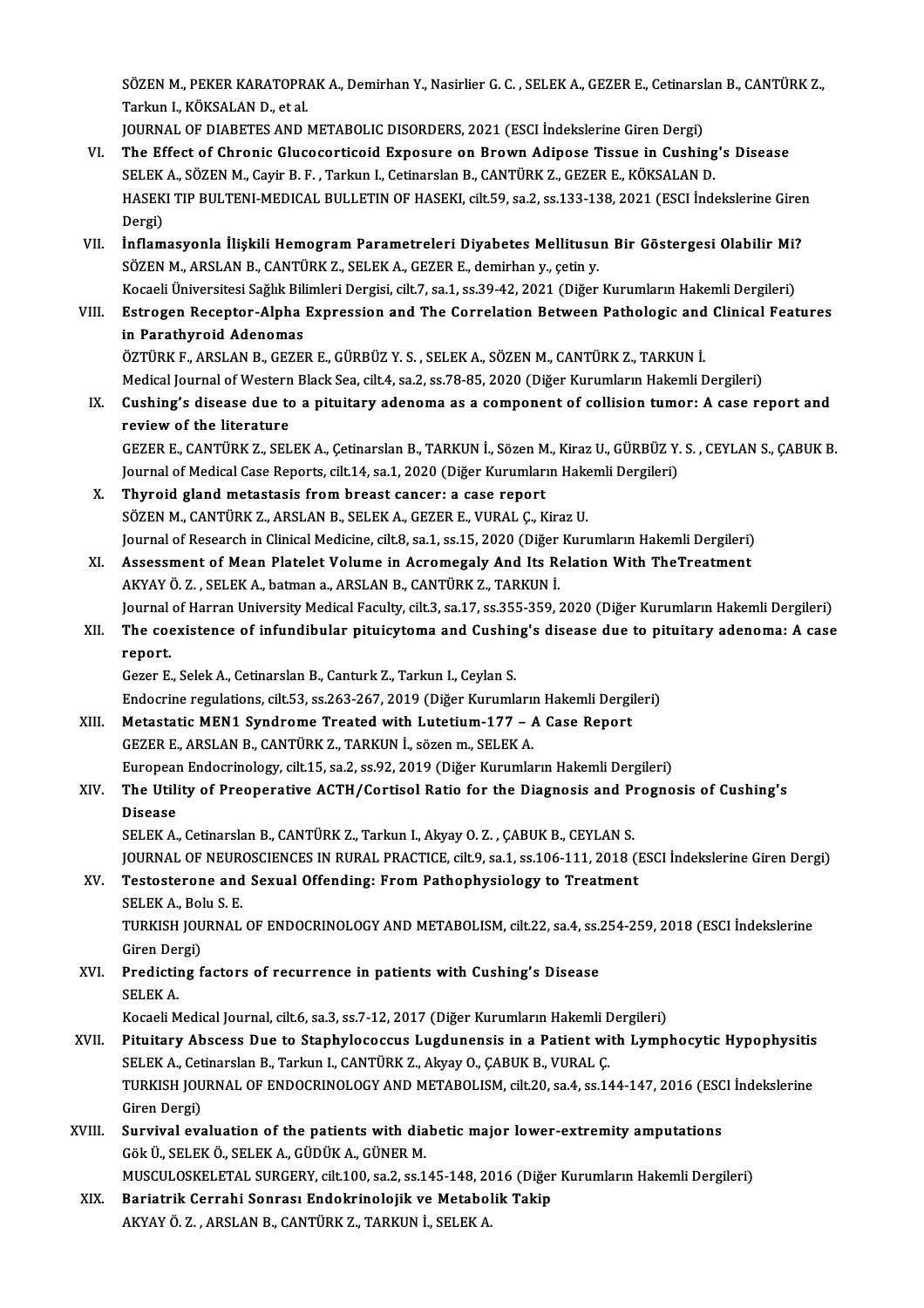Türkiye Klinikleri Endokrinoloji Dergisi, cilt.11, sa.1, ss.1-9, 2016 (Diğer Kurumların Hakemli Dergileri)<br>Pitujtanu Abssess Due te Stanbylosessus Lugdunensis in a Patientwith Lumnbesytis Hynon

- Türkiye Klinikleri Endokrinoloji Dergisi, cilt.11, sa.1, ss.1-9, 2016 (Diğer Kurumların Hakemli Dergileri)<br>XX. Pituitary Abscess Due to Staphylococcus Lugdunensis in a Patientwith Lymphocytic Hypophysitis<br>SELEK A, GETİ Türkiye Klinikleri Endokrinoloji Dergisi, cilt.11, sa.1, ss.1-9, 2016 (Diğer Kurumların Ha<br>Pituitary Abscess Due to Staphylococcus Lugdunensis in a Patientwith Lymp<br>SELEK A., ÇETİNARSLAN B., TARKUN İ., CANTÜRK Z., AKYAY Ö. Pituitary Abscess Due to Staphylococcus Lugdunensis in a Patientwith Lymphocytic Hypophy:<br>SELEK A., ÇETİNARSLAN B., TARKUN İ., CANTÜRK Z., AKYAY Ö. Z. , ÇABUK B., VURAL Ç.<br>TURKISH JOURNAL OF ENDOCRINOLOGY AND METABOLISM, 2 SELEK A., ÇETİNARSLAN B., TARKUN İ., CANTÜRK Z., AKYAY Ö. Z. , ÇABUK B., VURAL Ç.<br>TURKISH JOURNAL OF ENDOCRINOLOGY AND METABOLISM, 2016 (Diğer Kurumların Hakemli Dergileri)<br>XXI. New-Onset Sarcoidosis After Remission of Cus
- SELEK A., ARGUN BARIŞ S., BERRİN Ç., CANTÜRK Z., TARKUN İ., AKYAYÖ. Z. New-Onset Sarcoidosis After Remission of Cushing's Syndrome<br>SELEK A., ARGUN BARIŞ S., BERRİN Ç., CANTÜRK Z., TARKUN İ., AKYAY Ö. Z.<br>TURKISH THORACIC JOURNAL, cilt.17, sa.1, ss.35-37, 2016 (ESCI İndekslerine Giren Dergi)<br>AK SELEK A., ARGUN BARIŞ S., BERRİN Ç., CANTÜRK Z., TARKUN İ., AKYAY Ö. Z.<br>TURKISH THORACIC JOURNAL, cilt.17, sa.1, ss.35-37, 2016 (ESCI İndekslerine Giren Derg<br>XXII. AKCİĞER KANSERİ, ENDOKRİNOPATİLER VEPARANEOPLASTİK SENDROM
- TURKISH THORACIC JOURNAL, cil<mark><br>AKCİĞER KANSERİ, ENDOKRİN</mark><br>AKYAY Ö. Z. , SELEK A., TARKUN İ.<br>Taraks Carrabisi Bültani, silt 4, sa i AKCİĞER KANSERİ, ENDOKRİNOPATİLER VEPARANEOPLASTİK S<br>AKYAY Ö. Z. , SELEK A., TARKUN İ.<br>Toraks Cerrahisi Bülteni, cilt.4, sa.9, ss.283-287, 2015 (Hakemsiz Dergi)<br>Santis Arthritis Caused Bu Bantasa Assemanana as A Besult of AKYAY Ö. Z. , SELEK A., TARKUN İ.<br>Toraks Cerrahisi Bülteni, cilt.4, sa.9, ss.283-287, 2015 (Hakemsiz Dergi)<br>XXIII. Septic Arthritis Caused By Pantoea Agglomerans as A Result of Penetrating Injury of Knee<br>SELEKÖ, OCAK 7
- Toraks Cerrahisi Bülteni, cilt.4, sa.9,<br>Septic Arthritis Caused By Pant<br>SELEK Ö., OCAK Z., Gök Ü., SELEK A. Septic Arthritis Caused By Pantoea Agglomerans as A Result of Pe<br>SELEK Ö., OCAK Z., Gök Ü., SELEK A.<br>causapedia, cilt.3, ss.810-813, 2014 (Diğer Kurumların Hakemli Dergileri)<br>Jealated Abdusens Narye Paley Associated with P SELEK Ö., OCAK Z., Gök Ü., SELEK A.<br>causapedia, cilt.3, ss.810-813, 2014 (Diğer Kurumların Hakemli Dergileri)<br>XXIV. Isolated Abducens Nerve Palsy Associated with Retinoic Acid Therapy: A Case Report
- causapedia, cilt.3, ss.810-813, 2014 (Diğer Kurumların Hakemli Dergiler<br>Isolated Abducens Nerve Palsy Associated with Retinoic Acid Tl<br>Alemdar M., İŞERİ P., SELEKLER H. M. , SELEK A., KOMŞUOĞLU ŞENER S.<br>Strebismus, silt 13 Isolated Abducens Nerve Palsy Associated with Retinoic Acid Therapy:<br>Alemdar M., İŞERİ P., SELEKLER H. M. , SELEK A., KOMŞUOĞLU ŞENER S.<br>Strabismus, cilt.13, sa.3, ss.129-132, 2009 (Diğer Kurumların Hakemli Dergileri) Strabismus, cilt.13, sa.3, ss.129-132, 2009 (Diğer Kurumların Hakemli Dergileri)<br>Kitap & Kitap Bölümleri

itap & Kitap Bölümleri<br>I. "Geographic and Ethnic Variations in the Incidence of Gestational Diabeets Mellitus "<br>Selek A e de est.<br>"Geogra<br>Selek A. **"Geographic and Ethnic Variations in the Incidence of Gestational Diabeets Mellitus "**<br>Selek A.<br>Gestational Diabetes: From Diagnosis to Treatment, HASAN AYDIN, Editör, NOVA Science Publishers Inc. , New<br>York ss 155, 162,

Selek A.<br>Gestational Diabetes: Fr<br>York, ss.155-163, 2020<br>TPANS ERKEKLERDE Gestational Diabetes: From Diagnosis to Treatmen<br>York, ss.155-163, 2020<br>II. TRANS ERKEKLERDE ENDOKRIN YAKLASIM<br>SELEMA SÖZEN M. CANTÜRMZ ARSLAN B. CEZI

- York, ss.155-163, 2020<br>II. TRANS ERKEKLERDE ENDOKRIN YAKLASIM<br>SELEK A., SÖZEN M., CANTÜRK Z., ARSLAN B., GEZER E. TRANS ERKEKLERDE ENDOKRIN YAKLASIM<br>SELEK A., SÖZEN M., CANTÜRK Z., ARSLAN B., GEZER E.<br>Cinsiyet Disforisi Multidisipliner Yaklaşım İlkeleri, Dr. Seher Şirin, Prof. Dr. Aslıhan Polat, Editör, Ankara Nobel Tıp<br>Kitabayi, Kaga SELEK A., SÖZEN M., CANTÜRK Z., A<br>Cinsiyet Disforisi Multidisipliner Yal<br>Kitabevi, Kocaeli, ss.167-180, 2020<br>TRANS KADINI ARDA ENDOKRI Cinsiyet Disforisi Multidisipliner Yaklaşım İlkeleri, I<br>Kitabevi, Kocaeli, ss.167-180, 2020<br>III. TRANS KADINLARDA ENDOKRIN YAKLASIM<br>SELEK A, CEZER E, ARSLAN B, CANTÜRK Z, SÖZE
- Kitabevi, Kocaeli, ss.167-180, 2020<br>TRANS KADINLARDA ENDOKRIN YAKLASIM<br>SELEK A., GEZER E., ARSLAN B., CANTÜRK Z., SÖZEN M.<br>Ginsiyat Disforisi Multidisipliner Valdasım İlkalari, Dr. So TRANS KADINLARDA ENDOKRIN YAKLASIM<br>SELEK A., GEZER E., ARSLAN B., CANTÜRK Z., SÖZEN M.<br>Cinsiyet Disforisi Multidisipliner Yaklaşım İlkeleri, Dr. Seher Şirin, Prof. Dr. Aslıhan Polat, Editör, Ankara Nobel Tıp<br>Kitabevi, Koca SELEK A., GEZER E., ARSLAN B., CAI<br>Cinsiyet Disforisi Multidisipliner Yal<br>Kitabevi, Kocaeli, ss.123-135, 2020<br>bālüm 4. PRİMER RİLATERAL M Cinsiyet Disforisi Multidisipliner Yaklaşım İlkeleri, Dr. Seher Şirin, Prof. Dr. Aslıhan Polat, Editör, Ankara Nobel Tıp<br>Kitabevi, Kocaeli, ss.123-135, 2020<br>IV. bölüm 4: PRİMER BİLATERAL MAKRONODÜLER ADRENALHİPERPLAZİ

## Kitabevi,<br><mark>bölüm 4</mark><br>TESPİTİ<br>SELEK A **bölüm 4<br>TESPİTİ<br>SELEK A.**<br>ADRENAL

TESPİTİ<br>SELEK A.<br>ADRENAL VE GONADALHASTALIKLAR KILAVUZU, şinasi erol bolu, Editör, BAYT Bilimsel AraştırmalarBasın Yayın<br>ve Tanıtm Ltd. Sti. İstanbul ss.27.41.2019. SELEK A.<br>ADRENAL VE GONADALHASTALIKLAR KIL*l*<br>ve Tanıtım Ltd. Şti., İstanbul, ss.37-41, 2019<br>Bölüm 22. VOČUN BAKIMDA ADRENAL ADRENAL VE GONADALHASTALIKLAR KILAVUZU, şinasi er<br>ve Tanıtım Ltd. Şti., İstanbul, ss.37-41, 2019<br>V. Bölüm 23: YOĞUN BAKIMDA ADRENAL YETMEZLİK .<br>SELEK A

ve Tanıtım Ltd. Şti., İstanbul, ss.37-41, 2019<br>V. Bölüm 23: YOĞUN BAKIMDA ADRENAL YETMEZLİK .<br>SELEKA.

ADRENAL VE GONADALHASTALIKLAR KILAVUZU, şinasi erol bolu, Editör, BAYT Bilimsel AraştırmalarBasın Yayın ve Tanıtım Ltd. Şti., İstanbul, ss.247-253, 2019

## Hakemli Kongre / Sempozyum Bildiri Kitaplarında Yer Alan Yayınlar

- akemli Kongre / Sempozyum Bildiri Kitaplarında Yer Alan Yayınlar<br>I. İnflamasyonla ilişkili hemogram parametreleri DiabetesMellitusun birgöstergesi olabilir mi?<br>SÖZEN M. ARSLAN B. GANTÜRK 7. SELEKA, GEZER E. domirban v. set SMIT ROLLET J SOMPOZY UM DRUITT RRUPULTMULT OF TRUITTU.<br>Inflamasyonla ilişkili hemogram parametreleri DiabetesMellitusun |<br>SÖZEN M., ARSLAN B., CANTÜRK Z., SELEK A., GEZER E., demirhan y., çetin y.<br>EE Hlusel Divebet Metabe İnflamasyonla ilişkili hemogram parametreleri DiabetesMellitusun birgöstergesi olabilir mi<br>SÖZEN M., ARSLAN B., CANTÜRK Z., SELEK A., GEZER E., demirhan y., çetin y.<br>56. Ulusal Diyabet Metabolizma ve Beslenme Hastalıkları SÖZEN M., ARSLAN B., CANTÜRK Z., SELEK A., GEZER E., demirhan y., çetin y.<br>56. Ulusal Diyabet Metabolizma ve Beslenme Hastalıkları Kongresi., Kocaeli, Türkiye, 3 - 07 Kasım 2020<br>II. Test Öncesi Anksiyetenin Oral Glukoz
- demirhan y., GEZER E., SÖZEN M., PEKER A., ARSLAN B., CANTÜRK Z., SELEK A. 56. Ulusal Diyabet Metabolizma ve Beslenme Hastalıkları Kongresi., Kocaeli, Türkiye, 3 - 07 Kasım 2020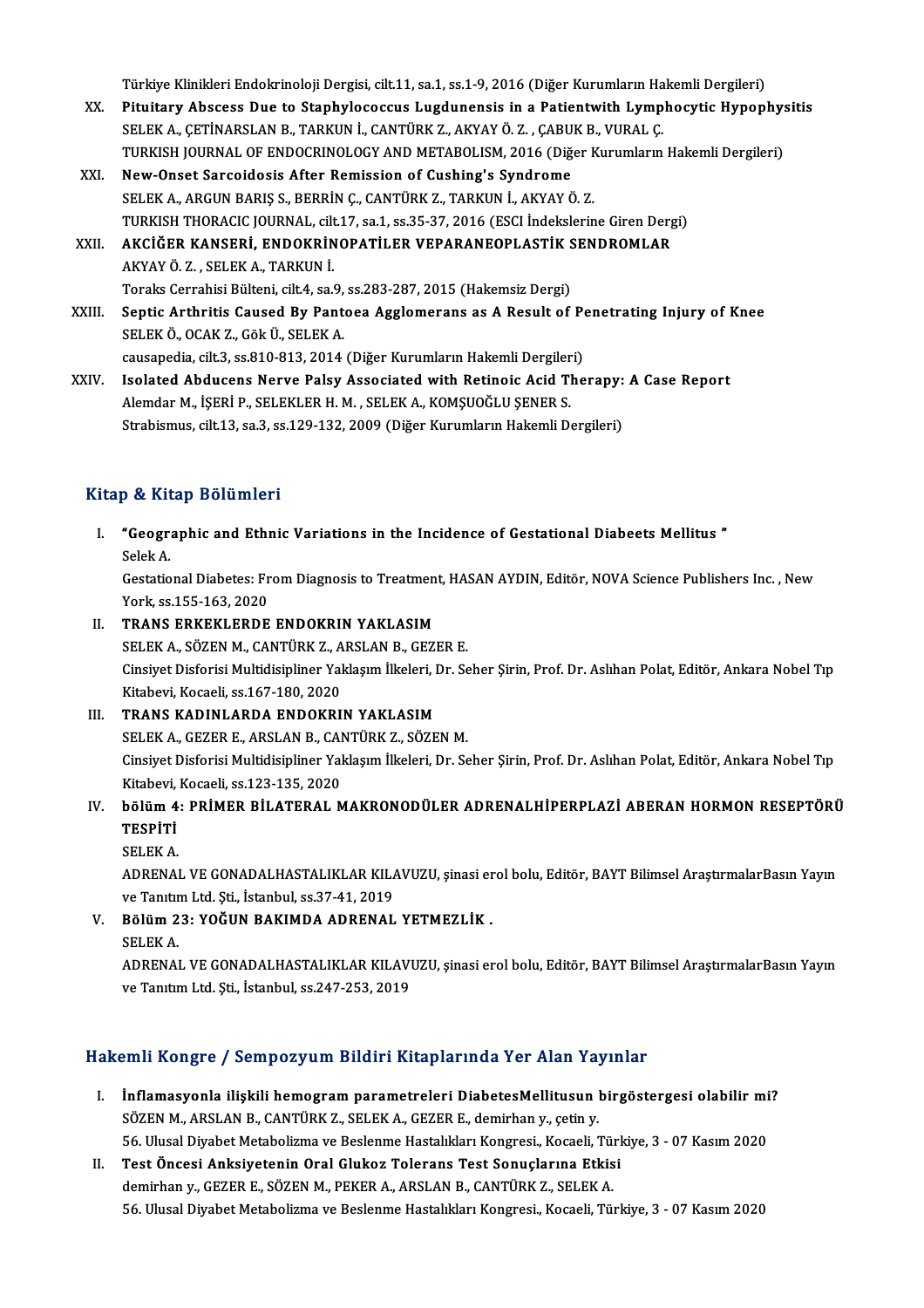- III. Metastatic insulinoma managed with lutetium (177LU) and somatostatin analog<br>SÖZEN M. CANTÜRKZ, CETİNARSLAN B. SELEKA, CEZER F. Metastatic insulinoma managed with lutetium (177LU)<br>SÖZEN M., CANTÜRK Z., ÇETİNARSLAN B., SELEK A., GEZER E.<br>22nd Europeen Congress of Endegrinalegy E., 99 Erlül 2020 Metastatic insulinoma managed with lutetium (177LU)<br>SÖZEN M., CANTÜRK Z., ÇETİNARSLAN B., SELEK A., GEZER E.<br>22nd European Congress of Endocrinology, 5 - 09 Eylül 2020<br>The impertance of DHEA S levels in suching's sundrom SÖZEN M., CANTÜRK Z., ÇETİNARSLAN B., SELEK A., GEZER E.<br>22nd European Congress of Endocrinology, 5 - 09 Eylül 2020<br>IV. The importance of DHEA-S levels in cushing's syndrome is there a cut-off value in the differential<br>dia
- 22nd Europe<br>The import<br>diagnosis?<br>degansens The importance of DHEA-S levels in cushing's syndrome is there a cut-off value in the differential<br>diagnosis?<br>dogansen s. c. , selcukbiricik o. s. , SELEK A., Erol S., HEKİMSOY Z., Esen P. A. , Dursun H., Sahin S., Oruk G.

diagnosis?<br>dogansen s. c. , selcukbiricik o. s. , SELEK A., Erol S., HEKİMSOY<br>et al.<br>22nd European Congress of Endocrinology, 5 - 09 Eylül 2020 dogansen s. c. , selcukbiricik o. s. , SELEK A., Erol S., HEKİMSOY<br>22nd European Congress of Endocrinology, 5 - 09 Eylül 2020<br>Cubing's disease due te e nituitary edeneme as a semn

- V. Cuhing's disease due to a pituitary adenoma as a component of collision tumor: case report 22nd European Congress of Endocrinology, 5 - 09 Eylül 2020<br>Cuhing's disease due to a pituitary adenoma as a component of collision tumor: case report<br>GEZER E., CANTÜRK Z., SELEK A., Çetinarslan B., TARKUN İ., SÖZEN M., UMA Cuhing's disease due to a pituitary adenoma as a<br>GEZER E., CANTÜRK Z., SELEK A., Çetinarslan B., TARKU<br>Endobridge 2019, Antalya, Türkiye, 24 - 27 Ekim 2019<br>Cushing'we Disease Due to a Bituitary Adenoma GEZER E., CANTÜRK Z., SELEK A., Çetinarslan B., TARKUN İ., SÖZEN M., UMAY K., GÜRBÜZ Y. S. , ÇABUK B.<br>Endobridge 2019, Antalya, Türkiye, 24 - 27 Ekim 2019<br>VI. Cushing'xxs Disease Due to a Pituitary Adenoma as a component o
- Endobridge 2019, Antalya, Türkiye, 24 27 Ekim 2019<br>Cushing'xxs Disease Due to a Pituitary Adenoma as a comp<br>GEZER E., CANTÜRK Z., SELEK A., ARSLAN B., TARKUN İ., SÖZEN M.<br>Endebridge Antalya Türkiye 24, 27 Ekim 2019 GEZER E., CANTÜRK Z., SELEK A., ARSLAN B., TARKUN İ., SÖZEN M.<br>Endobridge, Antalya, Türkiye, 24 - 27 Ekim 2019
- VII. AGRESİF VE AGRESİF OLMAYAN PAPİLLER TİROİDKARSİNOMUNDA MİRNA VE MRNA Endobridge, Antalya, Türkiye, 24 - 27 Ekim 2019<br>AGRESİF VE AGRESİF OLMAYAN PAPİLLER TİROİDKARSİNOMUNDA MİRNA VE MRNA<br>EKSPRESYONPROFİLLERİNİN VE GEN MİRNA İLİŞKİSİNİNBELİRLENİP BİYOLOJİK AĞLARLA<br>İLİSKİLENDİRİLMESİ İLİŞKİLENDİRİLMESİ<br>AKYAY Ö. Z. , GÖV E., KENAR H., TARKUN İ., CANTÜRK Z., ARSLAN B., GÜRBÜZ Y. S. , arga k. y. , SELEK A. EKSPRESYONPROFİLLERİNİN VE GEN MİRNA İLİŞKİSİNİNBELİRLENİP BİYOLOJİK AĞLARLA<br>İLİŞKİLENDİRİLMESİ<br>AKYAY Ö. Z. , GÖV E., KENAR H., TARKUN İ., CANTÜRK Z., ARSLAN B., GÜRBÜZ Y. S. , arga k. y. , SELEK A.<br>41. Türkiye Endekrinele

41. Türkiye Endokrinoloji ve Metabolizma Hastalıkları Kongresi, Antalya, Türkiye, 27 Nisan - 01 Mayıs 2019 AKYAY Ö. Z. , GÖV E., KENAR H., TARKUN İ., CANTÜRK Z., ARSLAN B., GÜRBÜZ Y. S. , arga k. y. , SEL<br>41. Türkiye Endokrinoloji ve Metabolizma Hastalıkları Kongresi, Antalya, Türkiye, 27 Nisan - 01 M.<br>1911. – DİYABETLİ BİREYLE

- demirhan y., NASIRLIER G. Ç. , PEKER A., SELEK A., ARSLAN B., CANTÜRK Z., TARKUN İ., GEZER E., SÖZEN M.<br>55. ULUSAL DİYABET KONGRESİ, BAFRA, Kıbrıs (Kktc), 24 27 Nisan 2019 DİYABETLİ BİREYLERİN AŞI HAKKINDA BİLGİ DÜZEYİ VE AŞI YAPT<br>demirhan y., NASIRLIER G. Ç. , PEKER A., SELEK A., ARSLAN B., CANTÜRK Z.,<br>55. ULUSAL DİYABET KONGRESİ, BAFRA, Kıbrıs (Kktc), 24 - 27 Nisan 2019<br>Panillaru Thurqid C demirhan y., NASIRLIER G. Ç. , PEKER A., SELEK A., ARSLAN B., CANTÜRK Z., TARKUN İ., GEZER E., SÖZEN M.<br>55. ULUSAL DİYABET KONGRESİ, BAFRA, Kıbrıs (Kktc), 24 - 27 Nisan 2019<br>IX. Papillary Thyroid Carcinoma Presented as
- 55. ULUSAL DİYABET KONGRE<br>Papillary Thyroid Carcinon<br>Metastases: A Case Report Papillary Thyroid Carcinoma Presented as<br>Metastases: A Case Report<br>Gezer E., Selek A., Cantürk Z., Tarkun İ., Arslan B.<br>Bestanaduata Training Course inClinical Endecrii

Metastases: A Case Report<br>Gezer E., Selek A., Cantürk Z., Tarkun İ., Arslan B.<br>Postgraduate Training Course inClinical Endocrinology, Zagreb, Hırvatistan, 5 Nisan - 06 Haziran 2019, cilt.13, Gezer<br>Postgi<br>ss.95<br>Klinil Postgraduate Training Course inClinical Endocrinology, Zagreb, Hırvatistan, 5 Nisan - 06 Haziran 2019, c<br>ss.95<br>X. Klinik Olarak Semptom Oluşturan Rathke Kleft Kistlerinde Cerrahi Yaklaşım Ve Postoperatif<br>Senyeları

ss.95<br>Klinik Ola<br>Sonuçları<br>EMENCEN Klinik Olarak Semptom Oluşturan Rathke Kleft Kistlerinde Cerrahi !<br>Sonuçları<br>EMENGEN A., ÇAKLILI M., ERGEN A., SELEK A., ÇABUK B., ANIK İ., CEYLAN S.<br>TND 22. Bilimsel Kongresi, Artalya Türkiye 11, 14 Nisan 2019

Sonuçları<br>EMENGEN A., ÇAKLILI M., ERGEN A., SELEK A., ÇABUK B., ANIK İ.<br>TND 33. Bilimsel Kongresi, Antalya, Türkiye, 11 - 14 Nisan 2019<br>Klinik alanak samptam alusturan rathka klaft kiştlerinde

- EMENGEN A., ÇAKLILI M., ERGEN A., SELEK A., ÇABUK B., ANIK İ., CEYLAN S.<br>TND 33. Bilimsel Kongresi, Antalya, Türkiye, 11 14 Nisan 2019<br>XI. Klinik olarak semptom oluşturan rathke kleft kistlerinde cerrahi yaklasim ve post TND 33. Bilimsel Kongresi, Antalya, Türkiye, 11 - 14 Nisan 2019<br>Klinik olarak semptom oluşturan rathke kleft kistlerinde cerrahi ya<br>EMENGEN A., ÇAKLILI M., ERGEN A., SELEK A., ÇABUK B., ANIK İ., CEYLAN S.<br>22. TND KONGBESI, Klinik olarak semptom oluşturan rathke kle<br>EMENGEN A., ÇAKLILI M., ERGEN A., SELEK A., ÇA<br>33. TND KONGRESI, Türkiye, 11 - 14 Nisan 2019<br>PREMATURE OVERYAN YETMEZI İK EMENGEN A., ÇAKLILI M., ERGEN A., SEL<br>33. TND KONGRESI, Türkiye, 11 - 14 Nisa<br>XII. PREMATURE OVERYAN YETMEZLİK
- 33. TND I<br>PREMAT<br>SELEK A. 8.<br>8. ADRENAL GONAD VE NÖROENDOKRİN TÜMÖRLER SEMPOZYUMU, Denizli, Türkiye, 11 - 13 Ocak 2019
- XIII. Predicting factors of recurrence in patients with cushing'xxs disease 8. ADRENAL GONAD VE NÖROENDOKRİN TÜMÖRLER SEMPOZYUMU,<br>Predicting factors of recurrence in patients with cushing'xxs<br>SELEK A., Arslan B., CANTÜRK Z., Tarkun I., ANIK İ., ÇABUK B., gezer e.<br>ICE SEMDS 2019-12 Aralık 2019-cilt Predicting factors of recurrence in patients<br>SELEK A., Arslan B., CANTÜRK Z., Tarkun I., ANIK İ<br>ICE SEMDS 2018, 13 Aralık 2018, cilt.23, ss.1-162<br>Comparison of the effects of GLB 1 agenis tr SELEK A., Arslan B., CANTÜRK Z., Tarkun I., ANIK İ., ÇABUK B., gezer e.<br>ICE SEMDS 2018, 13 Aralık 2018, cilt.23, ss.1-162<br>XIV. Comparison of the effects of GLP-1 agonis treatment on brown adipose tissue markers and<br>opisard
- ICE SEMDS 2018, 13 Aralık 2018, cilt.23, ss.1-162<br>Comparison of the effects of GLP-1 agonis treatment on brown adipose ti<br>epicardial adipos tissue in type 2 diabetic patients with insulin treatment<br>Tarlam L. Alway O. SELEK Comparison of the effects of GLP-1 agonis treatment of<br>epicardial adipos tissue in type 2 diabetic patients wit<br>Tarkun I., Akyay O., SELEK A., Sahin T., CANTÜRK Z., Arslan B.<br>JCE SEMDSA Congress 2018, Cüney Afrika, 12 Arsl epicardial adipos tissue in type 2 diabetic patients with insulin treatment<br>Tarkun I., Akyay O., SELEK A., Sahin T., CANTÜRK Z., Arslan B.<br>ICE SEMDSA Congress 2018, Güney Afrika, 13 Aralık 2018, cilt.23, ss.1-162
- XV. Tip 2 diyabetlilerde ayakmuayenesi yaptırma durumlarının değerlendirilmesi demirhan y., çevik g., YÜRÜGEN B., PEKER A., ARSLAN B., CANTÜRK Z., TARKUN İ., SELEK A. Tip 2 diyabetlilerde ayak muayenesi yaptırma durumlarının değerle<br>demirhan y., çevik g., YÜRÜGEN B., PEKER A., ARSLAN B., CANTÜRK Z., TARKI<br>1. internal medicine nursing congress, Antalya, Türkiye, 25 - 27 Kasım 2018<br>METAST demirhan y., çevik g., YÜRÜGEN B., PEKER A., ARSLAN B., CANTÜRK Z., TARKUN İ., SELEK A.<br>1. internal medicine nursing congress, Antalya, Türkiye, 25 - 27 Kasım 2018<br>XVI. METASTATIC MEN1 SYNDROME TREATED WITHLUTETIUM-177: A
- 1. internal medicine nursing congress, Antalya, Türkiye, 25 27 Kas<br>METASTATIC MEN1 SYNDROME TREATED WITHLUTETIUM-<br>GEZER E., SELEK A., TARKUN İ., CANTÜRK Z., ARSLAN B., DEMİR H.<br>Endebridge 2018. Artelya Türkiye, 25 29 E METASTATIC MEN1 SYNDROME TREATED WITHI<br>GEZER E., SELEK A., TARKUN İ., CANTÜRK Z., ARSLAN B<br>Endobridge 2018, Antalya, Türkiye, 25 - 28 Ekim 2018<br>DIRENCU AKROMECALL OLGULARINDA MEDIKA GEZER E., SELEK A., TARKUN İ., CANTÜRK Z., ARSLAN B., DEMİR H.<br>Endobridge 2018, Antalya, Türkiye, 25 - 28 Ekim 2018<br>XVII. DIRENÇLI AKROMEGALI OLGULARINDA MEDIKAL TEDAVI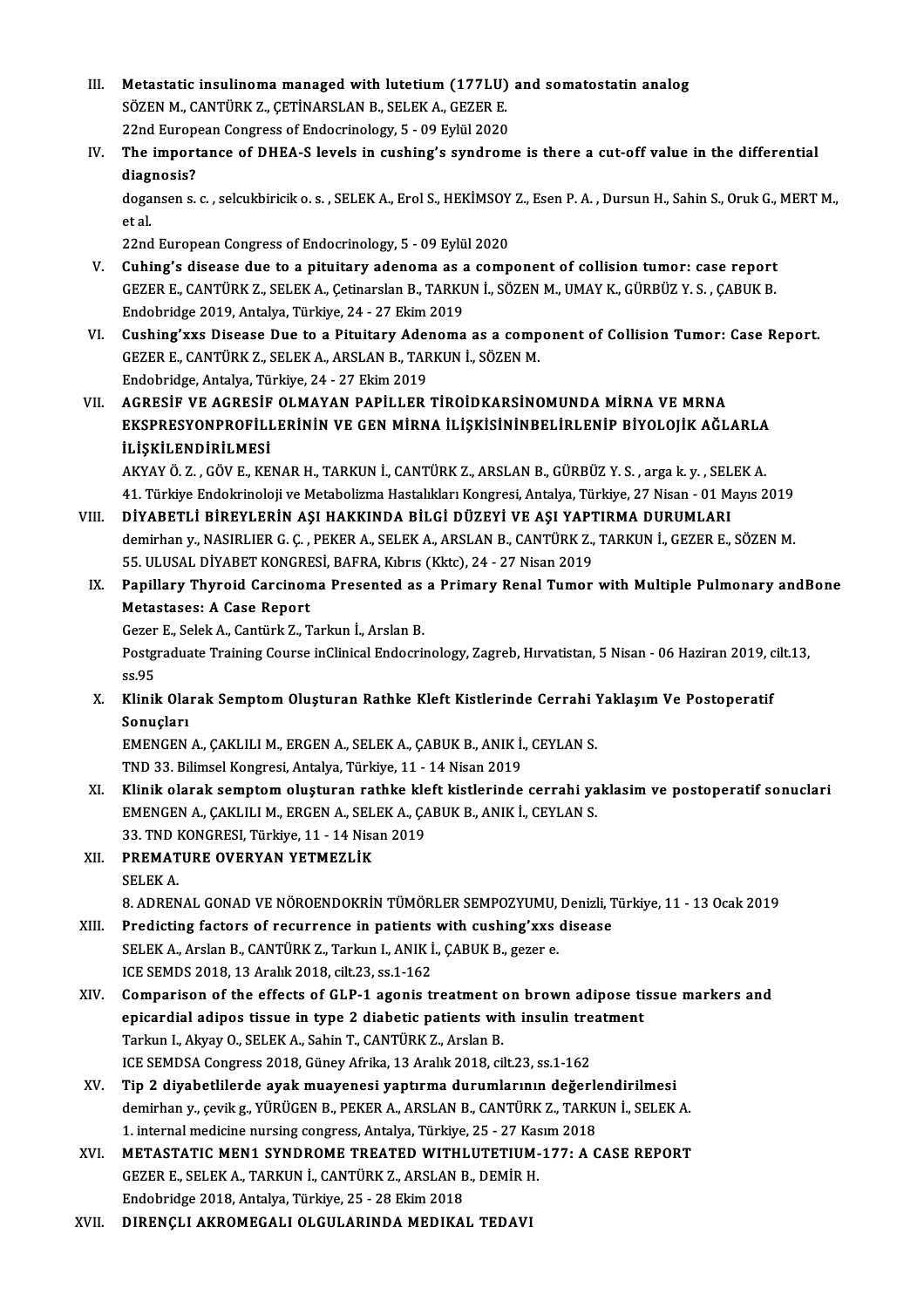SELEKA.

SELEK A.<br>4. İlaç ve TedaviKongresi, Girne, Kıbrıs (Kktc), 19 - 23 Eylül 2018<br>N. Cadherin evnnessien in Gushing's disesse: is it a nnasne

XVIII. N-Cadherin expression in Cushing's disease: is it a prognostic marker?<br>SELEK A. 4. İlaç ve<br>N-Cadhe<br>SELEK A. N-Cadherin expression in Cushing's disease: is it a prognostic marker?<br>SELEK A.<br>3RD INTERNATIONAL CONGRESS OF TURKISH NEUROENDOCRINOLOGY SOCIETY, Malatya, Türkiye, 29 Haziran -<br>01 Temmuz 2018, silt 107, ss 12

SELEK A.<br>3RD INTERNATIONAL CONGRES<br>01 Temmuz 2018, cilt.107, ss.12<br>Bolyglandular, Autoimmune S 3RD INTERNATIONAL CONGRESS OF TURKISH NEUROENDOCRINOLOGY SOCIETY, Malatya, Türkiye, 29 Haziran -<br>01 Temmuz 2018, cilt.107, ss.12<br>XIX. Polyglandular Autoimmune Syndrome Type III(PAS) onset with diabetic ketosis caused by th

- 01 Temmuz 2018, cilt.107, ss.12<br>Polyglandular Autoimmune Syndrome Type III(PAS) onset with diabetic ketosis<br>analog induced anti-insulin antibody: successful treatment with human insulin<br>catan f. SELEK A. ARSLAN R. CANTÜRK Polyglandular Autoimmune Syndrome Type III(1)<br>analog induced anti-insulin antibody: successful<br>çatan f., SELEK A., ARSLAN B., CANTÜRK Z., TARKUN İ.<br>20th European Congress of Endosrinelegy, BARSELON analog induced anti-insulin antibody: successful treatment with human insulin<br>catan f., SELEK A., ARSLAN B., CANTÜRK Z., TARKUN İ.<br>20th European Congress of Endocrinology, BARSELONA, İspanya, 19 - 22 Mayıs 2018, cilt.56 catan f., SELEK A., ARSLAN B., CANTÜRK Z., TARKUN İ.<br>20th European Congress of Endocrinology, BARSELONA, İspanya, 19 - 22 Mayıs 2018, cilt.56<br>XX. The effect of GLP-1 agonist treatment on serum betatrophin levels and co
- 20th European Congress of Endocrinology, BARSEL<br>The effect of GLP-1 agonist treatment on seru<br>treatment in type 2 diabetes mellitus patients<br>TARKUN i. colmak v. AKYAYÖ 7 SELEKA CANTI The effect of GLP-1 agonist treatment on serum betatrophin lectratment in type 2 diabetes mellitus patients<br>TARKUN İ., çakmak y., AKYAY Ö.Z. , SELEK A., CANTÜRK Z., ARSLAN B.<br>20th European Congress of Endesrinelegy, Barsel treatment in type 2 diabetes mellitus patients<br>TARKUN İ., çakmak y., AKYAY Ö. Z. , SELEK A., CANTÜRK Z., ARSLAN B.<br>20th European Congress of Endocrinology, Barcelona, İspanya, 19 - 22 Mayıs 2018<br>An asramasaly sasa presente TARKUN İ., çakmak y., AKYAY Ö. Z. , SELEK A., CANTÜRK Z., ARSLAN B.<br>20th European Congress of Endocrinology, Barcelona, İspanya, 19 - 22 Mayıs 2018<br>XXI. An acromegaly case presented from pituitary apoplexia to overt ac
- 20th European Congress of Endocrinology, Barcelona, İs<br>**An acromegaly case presented from pituitary apo**<br>GÖNÜL b., SELEK A., ARSLAN B., CANTÜRK Z., TARKUN İ.<br>20th European Congress of Endocrinology, BARSELONA An acromegaly case presented from pituitary apoplexia to overt acromegaly<br>GÖNÜL b., SELEK A., ARSLAN B., CANTÜRK Z., TARKUN İ.<br>20th European Congress of Endocrinology, BARSELONA, İspanya, 19 - 22 Mayıs 2018<br>Encauency Bhytm GÖNÜL b., SELEK A., ARSLAN B., CANTÜRK Z., TARKUN İ.<br>20th European Congress of Endocrinology, BARSELONA, İspanya, 19 - 22 Mayıs 2018<br>XXII. Frequency Rhytmic Electro Magnetic Neural Stimulation" nörovasküler rehabilitas
- 20th European Congress of Endocrinology, B/<br>Frequency Rhytmic Electro Magnetic Neu<br>nöropatik ağrı ve duyu üzerindeki etkisi<br>PEKER A ARSLAN B. CANTÜRK 7. TARKIN İ Frequency Rhytmic Electro Magnetic Neural Stim<mark>ı</mark><br>nöropatik ağrı ve duyu üzerindeki etkisi<br>PEKER A., ARSLAN B., CANTÜRK Z., TARKUN İ., SELEK A.<br>V. Ulusel (Uluslararası katlımlı) Diyebetik suak Semperu nõropatik ağrı ve duyu üzerindeki etkisi<br>PEKER A., ARSLAN B., CANTÜRK Z., TARKUN İ., SELEK A.<br>V. Ulusal (Uluslararası katılımlı) Diyabetik ayak Sempozyumu, 3 - 06 Mayıs 2018
	-
- XXIII. "FREQUENCY RHYTMIC ELECTRO MAGNETIC NEURAL STIMULATION" NÖROVASKÜLER V. Ulusal (Uluslararası katılımlı) Diyabetik ayak Sempozyumu, 3 - 06 Mayıs 2018<br>"FREQUENCY RHYTMIC ELECTRO MAGNETIC NEURAL STIMULATION" NÖROVAS<br>REHABİLİTASYON SİSTEMİNİN NÖROPATİK AĞRI VE DUYU ÜZERİNDEKİ ETKİSİ<br>PEKER A. AR "FREQUENCY RHYTMIC ELECTRO MAGNETIC NEUI<br>REHABİLİTASYON SİSTEMİNİN NÖROPATİK AĞRI<br>PEKER A., ARSLAN B., CANTÜRK Z., TARKUN İ., SELEK A.<br>5. ulugal divabatik avak infaksiyonları somnozunun - İsmi REHABİLİTASYON SİSTEMİNİN NÖROPATİK AĞRI VE DUYU ÜZERİNDEKİ ETK<br>PEKER A., ARSLAN B., CANTÜRK Z., TARKUN İ., SELEK A.<br>5. ulusal diyabetik ayak infeksiyonları sempozyumu, İzmir, Türkiye, 3 - 06 Mayıs 2018<br>Diyabetli birovlard PEKER A., ARSLAN B., CANTÜRK Z., TARKUN İ., SELEK A.<br>5. ulusal diyabetik ayak infeksiyonları sempozyumu, İzmir, Türkiye, 3 -<br>XXIV. Diyabetli bireylerde tırnak batmasının orthonyxie ile tedavisi
- 5. ulusal diyabetik ayak infeksiyonları sempozyumu, İzmir, Türkiye, 3 06 Mayıs 2018<br>Diyabetli bireylerde tırnak batmasının orthonyxie ile tedavisi<br>GOKKAYA Z., PEKER A., ARSLAN B., TARKUN İ., CANTÜRK Z., SELEK A.<br>V. Ulusa Diyabetli bireylerde tırnak batmasının orthonyxie<br>GOKKAYA Z., PEKER A., ARSLAN B., TARKUN İ., CANTÜRK<br>V. Ulusal Diyabetik ayak Sempozyumu, 3 - 06 Mayıs 2018<br>Diyabetik ayak ülsərlərini önləyisi nədələjik uyaylı GOKKAYA Z., PEKER A., ARSLAN B., TARKUN İ., CANTÜRK Z., SELE<br>V. Ulusal Diyabetik ayak Sempozyumu, 3 - 06 Mayıs 2018<br>XXV. Diyabetik ayak ülserlerini önleyici podolojik uygulamalar<br>REKER A. YU MAZ E. ARSLAN B. CANTÜRK Z.
- V. Ulusal Diyabetik ayak Sempozyumu, 3 06 Mayıs 2018<br><mark>Diyabetik ayak ülserlerini önleyici podolojik uygulamalar</mark><br>PEKER A., YILMAZ E., ARSLAN B., CANTÜRK Z., TARKUN İ., SELEK A.<br>V. Ulusal Diyabetik ayak Semperinimu, 2 0 Diyabetik ayak ülserlerini önleyici podolojik uygul:<br>PEKER A., YILMAZ E., ARSLAN B., CANTÜRK Z., TARKUN İ.,<br>V. Ulusal Diyabetik ayak Sempozyumu, 3 - 06 Mayıs 2018<br>Kosaali Üniyapsitasi Arastırma ve Uysulama Hastar
- PEKER A., YILMAZ E., ARSLAN B., CANTÜRK Z., TARKUN İ., SELEK A.<br>V. Ulusal Diyabetik ayak Sempozyumu, 3 06 Mayıs 2018<br>XXVI. Kocaeli Üniversitesi Araştırma ve Uygulama Hastanesi Erişkin diyabet Biriminde ilk kez insülin<br>te V. Ulusal Diyabetik ayak Sempozyumu, 3 - 06 Mayıs 2018<br>Kocaeli Üniversitesi Araştırma ve Uygulama Hastanesi Erişkin diyabet Biriminde ilk kez insülin<br>tedavisi başlanan hastaların insülin tedavisine devam durumunun retrospe Kocaeli Üniversitesi Araştırma ve Uygulama Hastanesi Erişkin diyabet Birimin tedavisi başlanan hastaların insülin tedavisine devam durumunun retrospekti:<br>ERDEM DEMİRHAN Y., SELEK A., PEKER A., ARSLAN B., CANTÜRK Z., TARKUN tedavisi başlanan hastaların insülin tedavisine devam durumunun retrospektif değerlendirilmesi<br>ERDEM DEMİRHAN Y., SELEK A., PEKER A., ARSLAN B., CANTÜRK Z., TARKUN İ., UÇAR B.<br>54. Ulusal Diyabet Kongresi 20. Ulusal Diyabet ERDEM DEMİRHAN Y., SELEK A., PEKER A., ARSLAN B., CANTÜRK Z., TARKUN İ., UÇAR B.<br>54. Ulusal Diyabet Kongresi 20. Ulusal Diyabet Hemşireliği Sempozyumu, Antalya, Türkiye, 18 - 22 Nisan 2018<br>XXVII. Tip 2 diyabetik hastal
- 54. Ulusal Diyabet Kongresi 20. Ulusal Diyabet Hemşireliği Sempozyumu, Antalya, Türkiye, 18 22 N<br>Tip 2 diyabetik hastalarda eksenatid tedavisinin kahverengi yağ dokusu belirteçlerine v<br>yağ dokusu üzerine etkisinin insüli Tip 2 diyabetik hastalarda eksenatid tedavisinin kahverengi yağ dokus<br>yağ dokusu üzerine etkisinin insülin glargin ile karşılaştırmalı olarak (<br>AKYAY Ö. Z. , ŞAHİN T., TARKUN İ., ARSLAN B., CANTÜRK Z., SELEK A., ŞAFAK Ö.<br>5 yağ dokusu üzerine etkisinin insülin glargin ile karşılaştır:<br>AKYAY Ö. Z. , ŞAHİN T., TARKUN İ., ARSLAN B., CANTÜRK Z., SELEF<br>54. Ulusal Diyabet Kongresi, Antalya, Türkiye, 18 - 22 Nisan 2018<br>Tin 2. Diyabetik bastalarda Ex
- 54. Ulusal Diyabet Kongresi, Antalya, Türkiye, 18 22 Nisan 2018<br>XXVIII. Tip 2 Diyabetik hastalarda Exenatid Tedavisinin Kahverengi Yağ Dokusu belirteçlerine ve Epikardiyal 54. Ulusal Diyabet Kongresi, Antalya, Türkiye, 18 - 22 Nisan 2018<br>Tip 2 Diyabetik hastalarda Exenatid Tedavisinin Kahverengi Yağ Dokusu belirteçlerine v<br>Yağ Dokusu üzerine etkisinin insülin Glarjin ile karşılaştırmalı olar Tip 2 Diyabetik hastalarda Exenatid Tedavisinin Kahverengi Yağ Dokusu belirte<br>Yağ Dokusu üzerine etkisinin insülin Glarjin ile karşılaştırmalı olarak değerlend<br>AKYAY Ö. Z. , ŞAHİN T., TARKUN İ., çakmak y., ARSLAN B., CANTÜ Yağ Dokusu üzerine etkisinin insülin Glarjin ile karşılaştıı<br>AKYAY Ö. Z. , ŞAHİN T., TARKUN İ., çakmak y., ARSLAN B., CANTÜI<br>54. ulusal diyabet kongresi, Antalya, Türkiye, 18 - 22 Nisan 2018<br>Diyabet tanısı almamış yetişkin AKYAY Ö. Z. , ŞAHİN T., TARKUN İ., çakmak y., ARSLAN B., CANTÜRK Z., SELEK A., ŞAFAK Ö.<br>54. ulusal diyabet kongresi, Antalya, Türkiye, 18 - 22 Nisan 2018<br>XXIX. Diyabet tanısı almamış yetişkinlerde ayak sağlığının değer
	- 54. ulusal diyabet kongresi, Antalya, Türkiye, 18 22 Nisan 2018<br>Diyabet tanısı almamış yetişkinlerde ayak sağlığının değerlendirilmesi<br>PEKER A., SELEK A., ERDEM DEMİRHAN Y., ARSLAN B., CANTÜRK Z., TARKUN İ.<br>54. Ulusal Di Diyabet tanısı almamış yetişkinlerde ayak sağlığının değer<br>PEKER A., SELEK A., ERDEM DEMİRHAN Y., ARSLAN B., CANTÜRK<br>54. Ulusal Diyabet Kongresi, Antalya, Türkiye, 18 - 22 Nisan 2018<br>Kossali ili üs bölgesinde randam kanill PEKER A., SELEK A., ERDEM DEMİRHAN Y., ARSLAN B., CANTÜRK Z., TARKUN İ.<br>54. Ulusal Diyabet Kongresi, Antalya, Türkiye, 18 - 22 Nisan 2018<br>XXX. Kocaeli ili üç bölgesinde random kapiller kan şekeri, kan basıncı ve obezit
	- 54. Ulusal Diyabet Kongresi, Antalya, Türkiye, 18 22 Nisan 2018<br>Kocaeli ili üç bölgesinde random kapiller kan şekeri, kan basıncı ve ol<br>taraması<br>ERDEM DEMİRHAN Y., SELEK A., PEKER A., ARSLAN B., CANTÜRK Z., TARKUN İ. Kocaeli ili üç bölgesinde random kapiller kan şekeri, kan basıncı ve oltaraması<br>taraması<br>ERDEM DEMİRHAN Y., SELEK A., PEKER A., ARSLAN B., CANTÜRK Z., TARKUN İ.<br>54 Hivesi Divabet Kangresi 20 Hivesi Divabet Hamsinaliği Sann

54.UlusalDiyabetKongresi20UlusalDiyabetHemşireliğiSempozyumu,Antalya,Türkiye,18 -22Nisan2018

XXXI. SEX STEROİDLERİ CİNSEL SUÇ NEDENİMİDİR?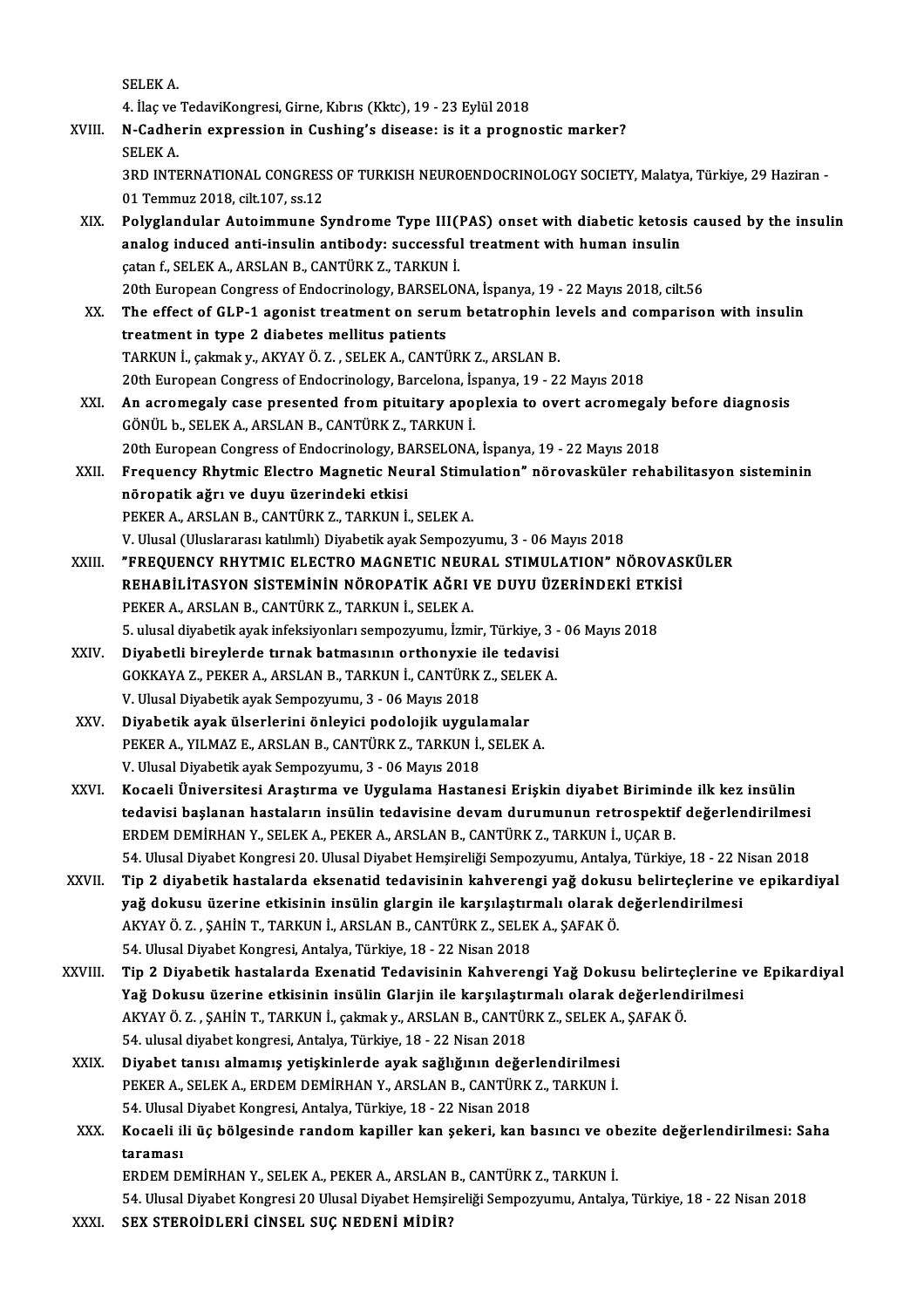SELEKA. SELEK A.<br>7. ADRENAL GONAD SEMPOZYUMU, İstanbul, Türkiye, 23 - 24 Şubat 2018<br>Skila ilaş kullanımı XXXII. akılcı ilaç kullanımı<br>SELEK A. 7. ADREN<br>akılcı ila<br>SELEK A. akılcı ilaç kullanımı<br>SELEK A.<br>7. ADRENAL GONAD SEMPOZYUMU, İstanbul, Türkiye, 23 - 24 Şubat 2018<br>Tırnak hatmasının arthanıyıcı ile tadayisi SELEK A.<br>7. ADRENAL GONAD SEMPOZYUMU, İstanbul, T<br>XXXIII. Tırnak batmasının orthonyxie ile tedavisi<br>PEKER A. KARARALIK Q. SANCAR V. ARSLAN E 7. ADRENAL GONAD SEMPOZYUMU, İstanbul, Türkiye, 23 - 24 Şubat 2018<br>Tırnak batmasının orthonyxie ile tedavisi<br>PEKER A., KARABALIK e., SANCAR y., ARSLAN B., CANTÜRK Z., TARKUN İ., SELEK A.<br>4. Ulucal Sağlık Hizmatlari Maslak 1 Tirnak batmasının orthonyxie ile tedavisi<br>PEKER A., KARABALIK e., SANCAR y., ARSLAN B., CANTÜRK Z., TARKUN İ., SELEK A.<br>4. Ulusal Sağlık Hizmetleri Meslek Yüksekokulları Sempozyumu, İstanbul, Türkiye, 15 - 18 Kasım 2017 PEKER A., KARABALIK e., SANCAR y., ARSLAN B., CANTÜRK Z., TARKUN İ., SF<br>4. Ulusal Sağlık Hizmetleri Meslek Yüksekokulları Sempozyumu, İstanbul, Tür<br>XXXIV. Diyabetli bireylerin kallus ve korn tedavisinde podolojik yaklaşım<br> Diyabetli bireylerin kallus ve korn tedavisinde podolojik yaklaşım<br>PEKER A., ARSLAN B., CANTÜRK Z., TARKUN İ., SELEK A. 4.UlusalSağlıkHizmetleriMeslekYüksekokularıSempozyumu, İstanbul,Türkiye,15 -18Kasım2017 XXXV. Wagner-II diyabetik ayak ülserlerinin tedavisinde podolojik uygulamalar PEKER A., ARSLAN B., CANTÜRK Z., TARKUN İ., SELEK A. Wagner-II diyabetik ayak ülserlerinin tedavisinde podolojik uygulamalar<br>PEKER A., ARSLAN B., CANTÜRK Z., TARKUN İ., SELEK A.<br>4. Ulusal Sağlık Hizmetleri Meslek Yüksekokulları Sempozyumu, İstanbul, Türkiye, 15 - 18 Kasım 20 PEKER A., ARSLAN B., CANTÜRK Z., TARKUN İ., SELEK A.<br>4. Ulusal Sağlık Hizmetleri Meslek Yüksekokulları Sempozyumu, İstanbul, Türkiye, 15 - 18 Kasım 2017<br>XXXVI. Tiroid nodül sitolojisinin Bethesda sistemi sınıflaması ve 4. Ulusal Sağlık Hizmetleri Meslek Yüksekokulları Sempozyumu, İstanbu<br>Tiroid nodül sitolojisinin Bethesda sistemi sınıflaması ve kateg<br>SELEK A., ARSLAN B., CANTÜRK Z., TARKUN İ., AKYAY Ö. Z. , EROL H. A.<br>20. Türkiye Endelm Tiroid nodül sitolojisinin Bethesda sistemi sınıflaması ve kategori 3 nodüllerin malignite riski. (<br>SELEK A., ARSLAN B., CANTÜRK Z., TARKUN İ., AKYAY Ö. Z. , EROL H. A.<br>39. Türkiye Endokrinoloji ve Metabolizma Hastalıkları SELEK A., ARSLAN B., CANTÜRK Z., TARKUN İ., AKYAY Ö. Z. , EROL H. A.<br>39. Türkiye Endokrinoloji ve Metabolizma Hastalıkları Kongresi, Antalya, Antalya<br>XXXVII. **Akromegali hastalarına podolojik yaklaşım.**<br>PEKER A., SELEK 39. Türkiye Endokrinoloji ve Metabolizma Hastalıkları Kongresi, Antalya, Antalya, Türkiye, 3 - 07 Mayıs 2017 Akromegali hastalarına podolojik yaklaşım.<br>PEKER A., SELEK A., ARSLAN B., CANTÜRK Z., TARKUN İ., AKYAY Ö. Z. , SELEK Ö.<br>39. Türkiye Endokrinoloji ve Metabolizma Hastalıkları kongresi, Antalya, Türkiye, 3 - 07 Mayıs 2017<br>TE PEKER A., SELEK A., ARSLAN B., CANTÜRK Z., TARKUN İ., AKYAY Ö. Z. , SELEK Ö.<br>39. Türkiye Endokrinoloji ve Metabolizma Hastalıkları kongresi, Antalya, Türkiye, 3 - 07 Mayıs 2017<br>2017 - TEMD adına endokrinoloji uzmanı gözüyl 39. Türkiye Endokrinoloji ve Metabo<br>TEMD adına endokrinoloji uzma<br>serbestlik, medikal kastrasyon"<br>SELEK A TEMD ac<br>serbestl:<br>SELEK A.<br>sinsel De serbestlik, medikal kastrasyon"<br>SELEK A.<br>cinsel Dokunulmazlığa Karşı işlenen suçlarda denetimli serbestlik hükümlerinin uygulanmasına yönelik ortak dil SELEK A.<br>cinsel Dokunulmazlığa Karşı işlenen suçlarda denet<br>belirleme çalıştayı, Ankara, Türkiye, 28 Nisan 2017<br>BANEL : Yoğun Bakım Hastalarında Adrapal E. cinsel Dokunulmazlığa Karşı işlenen suçlarda denetimli serbestlik hükümlerinin uygulanı<br>belirleme çalıştayı, Ankara, Türkiye, 28 Nisan 2017<br>XXXIX. PANEL: Yoğun Bakım Hastalarında Adrenal Fonksiyonların Değerlendirilmesi<br>SE belirleme çalıştayı, Ankara, Türkiye, 28 Nisan 2017<br>**PANEL: Yoğun Bakım Hastalarında Adrenal Fonksiyonların Değe**<br>SELEK A.<br>5. ADRENAL GONAD SEMPOZYUMU25, Erzurum, Türkiye, 25 Şubat 2017 PANEL: Yoğun Bakım Hastalarında Adrenal Fonksiyonların Değerlendirilmesi SELEK A.<br>5. ADRENAL GONAD SEMPOZYUMU25, Erzurum, Türkiye, 25 Şubat 201<br>XL. Acute suppurative thyroiditis caused by burkholderia cepacia<br>TARKIN İ. AKYAYÖ Z., CANTÜRK Z. ARSLAN B. SELEK A. 5. ADRENAL GONAD SEMPOZYUMU25, Erzurum, Türkiye, 2<br>Acute suppurative thyroiditis caused by burkholderi<br>TARKUN İ., AKYAY Ö. Z. , CANTÜRK Z., ARSLAN B., SELEK A.<br>18. Europeen Congress of Endogrinology, 28., 21 Mayıs 20. Acute suppurative thyroiditis caused by burkholderia of<br>TARKUN İ., AKYAY Ö. Z. , CANTÜRK Z., ARSLAN B., SELEK A.<br>18. European Congress of Endocrinology, 28 - 31 Mayıs 2016<br>A rana differential diagnesis of Bagat a diagase. TARKUN İ., AKYAY Ö. Z. , CANTÜRK Z., ARSLAN B., SELEK A.<br>18. European Congress of Endocrinology, 28 - 31 Mayıs 2016<br>XLI. A rare differential diagnosis of Paget s disease 18. European Congress of Endocrinology, 28 - 31 Mayıs 2016<br>A rare differential diagnosis of Paget s disease<br>ARSLAN B., SELEK A., CANTÜRK Z., TARKUN İ., AKYAY Ö. Z. , AKKAYA N.<br>18. European Cangress of Endosrinology, 28 - 2 A rare differential diagnosis of Paget s disease<br>ARSLAN B., SELEK A., CANTÜRK Z., TARKUN İ., AKYAY Ö. Z. , AF<br>18. European Congress of Endocrinology, 28 - 31 Mayıs 2016<br>Panillary thynoid canginoma in a thynogloggal dust Gy ARSLAN B., SELEK A., CANTÜRK Z., TARKUN İ., AKYAY Ö. Z. , AKKAYA N.<br>18. European Congress of Endocrinology, 28 - 31 Mayıs 2016<br>XLII. Papillary thyroid carcinoma in a thyroglossal duct Cyst TDC without a thyroid primary<br>CAN 18. European Congress of Endocrinology, 28 - 31 Mayıs 2016<br>Papillary thyroid carcinoma in a thyroglossal duct Cyst TDC wit<br>CANTÜRK Z., ÇATAN F. T., ARSLAN B., TARKUN İ., SELEK A., AKYAY Ö. Z.<br>18. European Congress of Endog Papillary thyroid carcinoma in a thyroglossal duct Cyst<br>CANTÜRK Z., ÇATAN F. T. , ARSLAN B., TARKUN İ., SELEK A., AF<br>18. European Congress of Endocrinology, 28 - 31 Mayıs 2016<br>Panel: Direncli Akromogalide Multidisinliner V CANTÜRK Z., ÇATAN F. T. , ARSLAN B., TARKUN İ., SELEK A., AKYAY Ö. Z.<br>18. European Congress of Endocrinology, 28 - 31 Mayıs 2016<br>XLIII. Panel: Dirençli Akromegalide Multidisipliner Yaklaşım: Medikal tedavi<br>SELEK A 18. Europ<br>**Panel: D**<br>SELEK A. Panel: Dirençli Akromegalide Multidisipliner Yaklaşım: Medikal tedavi<br>SELEK A.<br>1. İstanbul Hipofiz SempozyumuveHipofiz Adenomlarının Tedavisinde EndoskopikEndonasal Kafa Tabanı Cerrahisi<br>Kursu İstanbul Türkiye 11, 12 Mert SELEK A.<br>1. İstanbul Hipofiz SempozyumuveHipofiz A<br>Kursu, İstanbul, Türkiye, 11 - 12 Mart 2016<br>Konforansı Vakalarla Adropal ve Conse 1. İstanbul Hipofiz SempozyumuveHipofiz Adenomlarının T<br>Kursu, İstanbul, Türkiye, 11 - 12 Mart 2016<br>XLIV. Konferans: Vakalarla Adrenal ve Gonad Hastalıkları<br>SELEKA Kursu, İstanbul, Türkiye, 11 - 12 Mart 2016<br>Konferans: Vakalarla Adrenal ve Gonad Hastalıkları<br>SELEK A. Konferans: Vakalarla Adrenal ve Gonad Hastalıkları<br>SELEK A.<br>4. ADRENAL GONAD SEMPOZYUMU, Kocaeli, Türkiye, 4 - 06 Mart 2016<br>A rare adventure of a lumnhoqutiq bunonbuqitiq EB 722 17th E: XLV. A rare adventure of a lymphocytic hypophysitis EP 722 17th European Congress of Endocrinology 4. ADRENAL GONAD SEMP<br>A rare adventure of a ly<br>Dublin 16 20 May 2015<br>CANTUREZ, SELEFA ARS CANTÜRK Z., SELEK A., ARSLAN B., TARKUN İ., AKYAY Ö. Z., ÇABUK B., CEYLAN S. Dublin 16 20 May 2015<br>CANTÜRK Z., SELEK A., ARSLAN B., TARKUN İ., AKYAY Ö. Z. , ÇABUK B., CEYLAN :<br>17th European Congress of Endocrinology, Dublin, İrlanda, 16 - 20 Mayıs 2015<br>Navy anest sansaidasis after remission of Cush CANTÜRK Z., SELEK A., ARSLAN B., TARKUN İ., AKYAY Ö. Z., ÇABUK B., 17th European Congress of Endocrinology, Dublin, İrlanda, 16 - 20 May<br>XLVI. New onset sarcoidosis after remission of Cushing s Syndrome<br>CANTÜRK Z. SELEK A. 17th European Congress of Endocrinology, Dublin, İrlanda, 16 - 20 N<br>New onset sarcoidosis after remission of Cushing s Syndron<br>CANTÜRK Z., SELEK A., BARIŞ S., ARSLAN B., TARKUN İ., AKYAY Ö. Z.<br>17th European Congress of End New onset sarcoidosis after remission of Cushing s Syndrome<br>CANTÜRK Z., SELEK A., BARIŞ S., ARSLAN B., TARKUN İ., AKYAY Ö. Z.<br>17th European Congress of Endocrinology, Dublin, İrlanda, 16 - 20 Mayıs 2015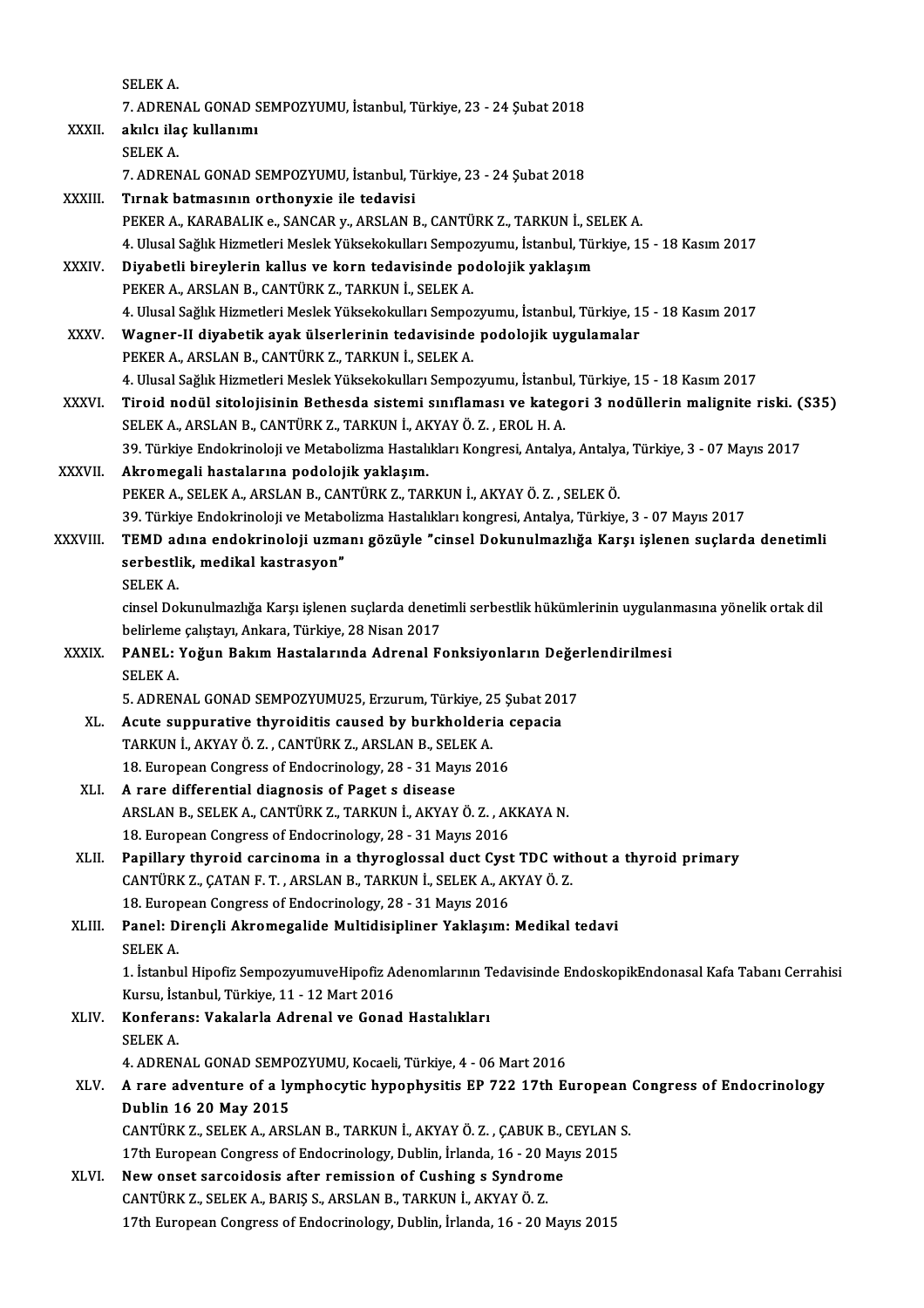| XLVII.  | Malignancy risk of thyroid nodules with repeated atipia of undetermined significance follicular          |
|---------|----------------------------------------------------------------------------------------------------------|
|         | lesion of undetermined significance diagnosis                                                            |
|         | ARSLAN B., SELEK A., EMİNE K., CANTÜRK Z., TARKUN İ., AKYAY Ö. Z.                                        |
|         | 17th European Congress of Endocrinology, Dublin, İrlanda, 16 - 20 Mayıs 2015                             |
| XLVIII. | Assessment of mean platelet volume in acromealy and its relation with disease outcome                    |
|         | ARSLAN B., AKYAY Ö. Z., SELEK A., ADNAN B., CANTÜRK Z., TARKUN İ.                                        |
|         | 17th European Congress of Endocrinology, Dublin, İrlanda, 16 - 20 Mayıs 2015                             |
| XLIX.   | A rare case of papillary thyroid cancer pituitary metastasis                                             |
|         | AKYAY Ö. Z., ARSLAN B., CANTÜRK Z., TARKUN İ., SELEK A., ADNAN B.                                        |
|         | 17th European Congress of Endocrinology, Dublin, İrlanda, 16 - 20 Mayıs 2015                             |
| L.      | Ektopik hipofiz dokusunda tiroidi stimüle edici hormon salgılayan adenom TSHOMA Olgu sunumu              |
|         | ARKAN T., SELEK A., BETÜL M., ARSLAN B.                                                                  |
|         | 37. Türkiye Endokrinoloji ve Metabolizma Hastalıkları Kongresi, Antalya, Türkiye, 6 - 10 Mayıs 2015      |
| $LI$ .  | Uzak organ metastazlı medüller tiroid kanseri hastalarında Vandetanib tecrübelerimiz                     |
|         | AKYAY Ö. Z., ARSLAN B., CANTÜRK Z., TARKUN İ., SELEK A., ÇAKMAK Y.                                       |
|         | 37. Türkiye Endokrinoloji ve Metabolizma Hastalıkları Kongresi, Antalya, Türkiye, 6 - 10 Mayıs 2015      |
| LII.    | Nörohipofiz tümörlerinde cerrahi tedavi                                                                  |
|         | ÇABUK B., ANIK İ., ÇELAKIL Ü., CEYLAN S., SELEK A., Çetinarslan B.                                       |
|         | 29. TND KONGRESI, Türkiye, 17 - 21 Nisan 2015                                                            |
| LIII.   | Endoskopik transsfenoidal girisim uygulanan 241 GH Adenomlu olguda remisyonun 2010                       |
|         | kriterlerine göre değerlendirilmesi                                                                      |
|         | ANIK İ., ÇABUK B., ÇELAKIL Ü., ÇAKLILI M., CEYLAN S., SELEK A., Çetinarslan B.                           |
|         | 29. TND kongresi, Türkiye, 17 - 21 Nisan 2015                                                            |
| LIV.    | Proteomic analysis of thyroid tissue in Graves disease and toxic multinodular goiter                     |
|         | TEMİZ KARADAĞ D., ARSLAN B., KASAP M., CANTÜRK N. Z., AKPINAR G., CANTÜRK Z., TARKUN İ., SELEK A.        |
|         | 16th European Congress of Endocrinology, Wroclaw, Polonya, 3 - 07 Mayıs 2014, cilt.35, ss.1010           |
| LV.     | MENTEE AÇISINDAN MENTORLUK                                                                               |
|         | <b>SELEKA</b>                                                                                            |
|         | AKADEMİK GELİŞİM MENTOR ÇALIŞTAYI, Kocaeli, Türkiye, 27 Kasım 2013                                       |
| LVI.    | FONKSIYONEL BLACK ADENOM: BİR OLGU SUNUMU                                                                |
|         | DEMİR GÖK N., GÜRBÜZ Y., SELEK A., YAPRAK BAYRAK B.                                                      |
|         | 23. Ulusal Patoloji Kongresi 6-10 Kasım 2013, İzmir, Türkiye, 6 - 10 Kasım 2013                          |
| LVII.   | MÜSIN SALGILAYAN AZ DIFERANSIYE TIROID KARSINOMU; OLGU SUNUMU                                            |
|         | TRABZONLU L., YAPRAK BAYRAK B., GÜRBÜZ Y., SELEK A., ÖZTÜRK M.                                           |
|         | 23. Ulusal Patoloji Kongresi 6-10 Kasım 2013, İzmir, Türkiye, 06 Kasım 2013                              |
| LVIII.  | MALIGNITE POTANSIYELI BELIRSIZ IYI DIFERANSIYE TÜMÖR TANISINDA İMMÜNHISTOKIMYASAL                        |
|         | YÖNTEMLERİN DEĞERLENDİRİLMESİ                                                                            |
|         | ARSLAN B., SELEK A., ÜSTÜNER B., GEÇGEL F., CANTÜRK Z., TARKUN İ.                                        |
|         | 35. TÜRKYE ENDOKRİNOLOJİ VE METABOLİZMA HASTALIKLARI KONGRESİ, Antalya, Türkiye, 15 - 19 Mayıs 2013      |
| LIX.    | ACTH independent Cushing's syndrome ectopic beta receptor expression                                     |
|         | SELEK A., ARSLAN B., TARKUN İ., CANTÜRK Z., ÖZTÜRK F.                                                    |
|         | 12.ESE postgraduate Course in Clinical Endocrinology, Antalya, Türkiye, 18 - 21 Ekim 2012                |
| LX.     | giant prolactinoma presented as a nasopharyngeal mass                                                    |
|         | SELEK A., ARSLAN B., CANTÜRK Z., TARKUN İ., sezer h., GÜRKAN E.                                          |
|         | 12.ESE postgraduate Course in Clinical Endocrinology, Antalya, Türkiye, 18 - 21 Ekim 2012                |
| LXI.    | Non-Eroziv Reflü Hastalığının Tanısında Yüksek Rezolüsyonlu Endoskopi ve Fice (Fujinon Intelligent       |
|         | Chromoendoscopy)                                                                                         |
|         | HÜLAGÜ S., SELEK A., ÇELEBİ A., GÜRBÜZ Y., Şentürk Ö., ŞİRİN G., ÖĞÜTMEN KOÇ D., BOZKURT N., KORKMAZ U., |
|         | DUMAN A.E., et al.                                                                                       |
|         | 27. Ulusal Gastroenteroloji Haftası, Antalya, Türkiye, 24 - 28 Kasım 2010                                |
| LXII.   | NON-EROZİF REFLÜ HASTALIĞININ TANISINDA YÜKSEK REZOLÜSYONLU ENDOSKOPİ VE FICE                            |
|         |                                                                                                          |